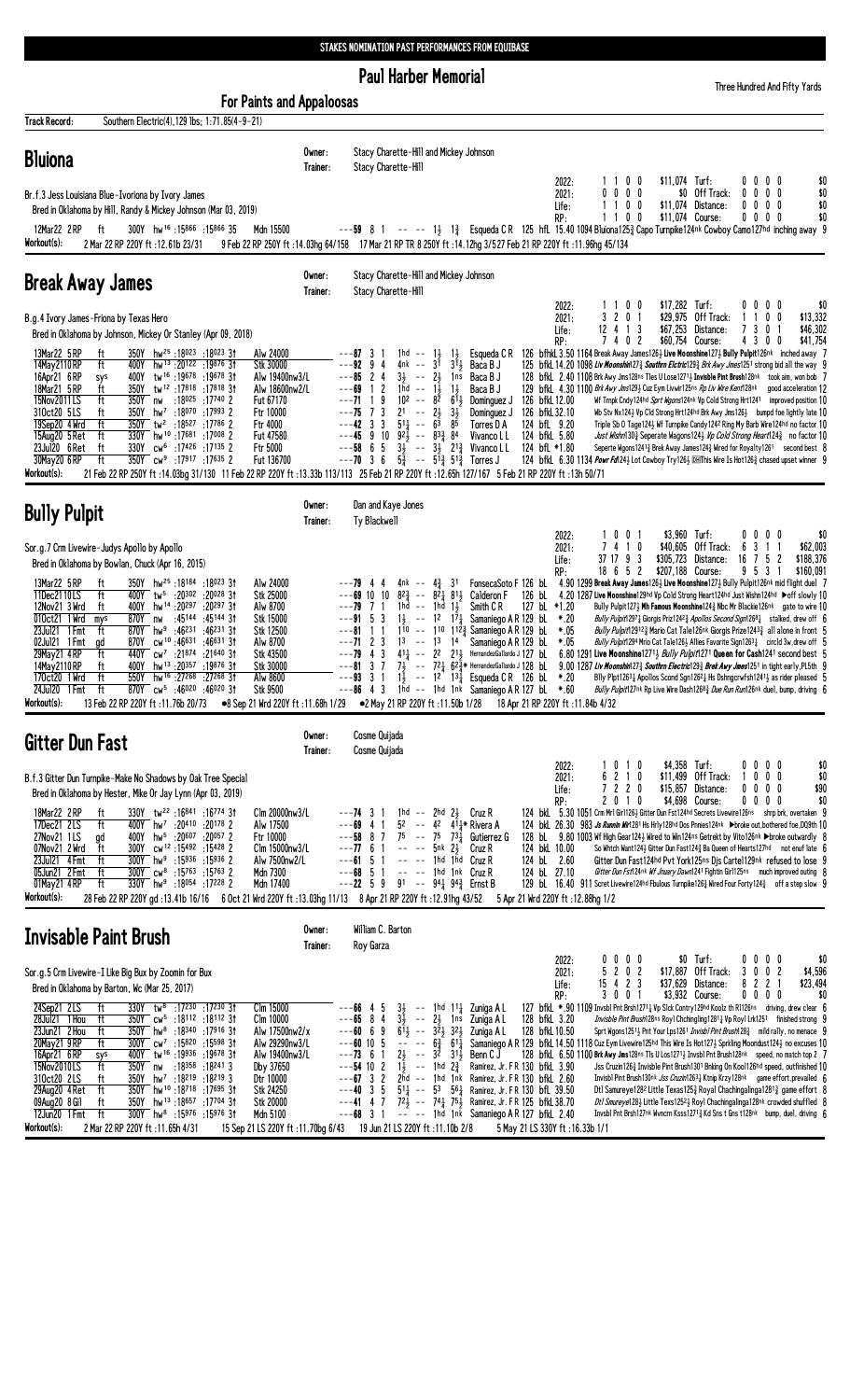| <b>Js Runnin Wire</b>                                                                                                                                                                                                                                                                                                                                                                                                                                                                                                                                                                                                                                                                                                                                                                                                                                                                                                                                                                                                                                                                               | Owner:<br>Trainer: | Shirley Wheeler<br>Dee Keener                                                                                                                                                                                                                                                                                                                                                                                     |                                                                                                                                                                                                                                                                                                                   |                                                                                                                        |                                                                                                                                     |                                                                                                   |                                                                                       |                                                                                                                                                                                                                                                                                                                                                                                                                                                                                                                                                                                                                                                                                                                                                                                                                                                                                                                                                                                                                                                                                                                                                                                                           |
|-----------------------------------------------------------------------------------------------------------------------------------------------------------------------------------------------------------------------------------------------------------------------------------------------------------------------------------------------------------------------------------------------------------------------------------------------------------------------------------------------------------------------------------------------------------------------------------------------------------------------------------------------------------------------------------------------------------------------------------------------------------------------------------------------------------------------------------------------------------------------------------------------------------------------------------------------------------------------------------------------------------------------------------------------------------------------------------------------------|--------------------|-------------------------------------------------------------------------------------------------------------------------------------------------------------------------------------------------------------------------------------------------------------------------------------------------------------------------------------------------------------------------------------------------------------------|-------------------------------------------------------------------------------------------------------------------------------------------------------------------------------------------------------------------------------------------------------------------------------------------------------------------|------------------------------------------------------------------------------------------------------------------------|-------------------------------------------------------------------------------------------------------------------------------------|---------------------------------------------------------------------------------------------------|---------------------------------------------------------------------------------------|-----------------------------------------------------------------------------------------------------------------------------------------------------------------------------------------------------------------------------------------------------------------------------------------------------------------------------------------------------------------------------------------------------------------------------------------------------------------------------------------------------------------------------------------------------------------------------------------------------------------------------------------------------------------------------------------------------------------------------------------------------------------------------------------------------------------------------------------------------------------------------------------------------------------------------------------------------------------------------------------------------------------------------------------------------------------------------------------------------------------------------------------------------------------------------------------------------------|
| Sor.g.3 Crm Livewire-Iwilliewantarunner by Willie Wanta Dash<br>Bred in Oklahoma by Wheeler, Shirley (Apr 07, 2019)<br>19Mar22 5 RP<br>350Y cw <sup>7</sup> :17640 :17640 3<br>Stk 35000<br>ft<br>17Dec21 2LS<br>ft<br>hw <sup>7</sup><br>:20178<br>:20178 2<br>Alw 17500<br>400Y<br>:20598 :19854 2<br>Ftr 10000<br>27Nov21 2LS<br>400Y<br>hw <sup>5</sup><br>sy<br>350Y<br>:17 <sup>760</sup> :17 <sup>760</sup> 2<br>020ct21 3 Wrd<br>hw <sup>5</sup><br><b>Fut 84800</b><br>sys<br>:17633 :17633 2<br>18Sep21 2 Wrd<br>ft<br>350Y<br>$\text{CW}^5$<br>Ftr 4000<br>ft<br>350Y<br>24Jul21 4 Fmt<br>hw <sup>7</sup> : 17899: 17749 2<br><b>Fut 40000</b><br>350Y<br>tw <sup>15</sup> :17492:174922<br>Ftr 4000<br>10Jul21 3 Fmt<br>ft<br>ft<br>:18 <sup>354</sup> :18 <sup>252</sup> 2<br>19Jun21 2 Fmt<br>350Y<br>Mdn 7300<br>nw<br>ft<br>15May21 3RP<br>350Y<br>hw <sup>11</sup> :18 <sup>268</sup> :17952 2<br>Ftr 6000<br>30Apr21 5 RP<br>ft<br>330Y<br>cw <sup>6</sup> :17238:171662<br>Mdn 17400<br>Workout(s):<br>21 Feb 22 RP 220Y ft: 12.84b 32/61<br>25 Aug 21 Wrd 220Y ft : 11.96h 7/20 |                    | $---873$<br>2 <sup>1</sup><br>$---79998$<br>$ -$<br>$---57$ 2 6<br>53<br>$5\frac{1}{2}$<br>$---94$ 9 8<br>$---88$ 2 2<br>1hd -- $1\frac{1}{2}$ $1\frac{3}{4}$<br>$---82$ 8 3<br>$3hd$ --<br>1hd -- $11$ 11<br>$---96$ 6 1<br>1hd -- 2hd $2\frac{3}{4}$<br>$---62$ 4 1<br>$---68$ 8 3<br>$--59$ 7 5<br>4nk -- 2hd 3½<br>25 Feb 21 RP 220Y ft :12.63hg 125/167 3 Feb 21 RP 250Y ft :14.52bg 29/47                   | 1hd -- 2hd 1ns Gutierrez G<br>$1\frac{1}{2}$<br>11<br>$--$ 52 $\frac{1}{2}$ 64 $\frac{1}{2}$<br>-- 3nk 1nk<br>3 <sup>i</sup><br>$3\overline{1}$<br>$5\frac{3}{4}$ -- $4^{2}\frac{1}{4}$ $4^{1}\frac{3}{4}$ Pulido J                                                                                               | Gutierrez G<br>Gutierrez G<br>Gutierrez G<br>Gutierrez G<br>Gutierrez G<br>Gutierrez G<br>Raudales R<br>Flores J A     | 2022:<br>2021:<br>Life:<br>RP:<br>129 bkL 3.00<br>128 bkL 3.10<br>128 bkL 3.30<br>127 bkL 29.40<br>124 bkL *.70                     | 0 <sub>0</sub><br>11<br>422<br>11<br>$12 \t5 \t2 \t2$<br>51<br>1<br>-1                            | \$20,838 Turf:<br>\$65,188<br>Off Track:<br>\$86,026<br>Distance:<br>\$25.115 Course: | 0000<br>\$0<br>\$33,724<br>2<br>0 <sub>0</sub><br>4 <sub>2</sub><br>\$72,871<br>8<br>3<br>\$22,310<br>0<br>-1<br>129 bkl 6.40 1183 Js Runnin Wir129ns Rp Reklss Wir1271 <sub>4</sub> Rf Livis Livwire1241 pressured, prevailed 8<br>128 bkl *1.20 1178 <i>Js Runnin Wire</i> 1281 Hes a Harley 128hd Dos Pennies 124nk shifted in, best 10<br>128 bkL *1.30 1193 Cheyennenews124} Fourwinds de Cpi1242} WI Monster Truck126nk showed little 9<br>Js Runnin Wire129nk Rp Reckless Wire1251 Wf Jnury Dawn124nk big driving finish 10<br>Js Runnn Wr1283 Wf Jnury Dwn124nk Fbulous Turnpk125nk speed, much the best 8<br>Fbulous Turnpik1253 Rp Rcklss Wire1253 Js Runnin Wire128nk pinched, fought on 10<br>Js Runnin Wire1271 Rp Reckless Wire12411 Pfr Snowpike124nk powered away 8<br>My Name Is1263 Js Runnin Wire1241 Jess Shakem124ns off sharp, overtaken 8<br>124 bkl 4.60 1091 Smithworks12713 De Quick Capo124nk Wf High Gear124hd dueled for place 8<br>126 bkL *1.20 1094 Dax124ns Wf Heart Throb1243 Js Runnin Wire126hd bmped brk, speedy 10                                                                                                                                                  |
| <b>Js Shezaquickchick</b>                                                                                                                                                                                                                                                                                                                                                                                                                                                                                                                                                                                                                                                                                                                                                                                                                                                                                                                                                                                                                                                                           | Owner:<br>Trainer: | Ismael Quijada<br>Cosme Quijada                                                                                                                                                                                                                                                                                                                                                                                   |                                                                                                                                                                                                                                                                                                                   |                                                                                                                        |                                                                                                                                     |                                                                                                   |                                                                                       |                                                                                                                                                                                                                                                                                                                                                                                                                                                                                                                                                                                                                                                                                                                                                                                                                                                                                                                                                                                                                                                                                                                                                                                                           |
| Sor.f.4 Sf Royal Quick Flash-Cartel Chicken by Cartel Success<br>Bred in Oklahoma by Wheeler, Shirley (Jan 29, 2018)<br>13Mar22 5 RP<br>350Y hw <sup>25</sup> :18237:18023 3t<br>ft<br>Alw 24000<br>20Nov21 2LS<br>ft<br>350Y<br>$hw^{11}$ : 18908 : 17915 3<br>Alw 17500<br>cw <sup>19</sup> :17115:16900ht 3<br>240ct21 1 Wrd<br>ft<br>330Y<br>Alw 8700<br>170ct21 2 Wrd<br>ft<br>350Y<br>Stk 15000<br>cw <sup>5</sup> :18136:1777531<br>25Sep21 2LS<br>ft<br>350Y<br>cw <sup>5</sup> :18271:1760631<br>Stk 39500<br>24Jul21 3 Fmt<br>ft<br>350Y<br>hw <sup>7</sup> :17863:178633<br>Dby 10000<br>11Jul21 3 Fmt<br>cw <sup>9</sup> :07151:0702731<br>Alw 8700<br>ft<br>110Y<br>27Jun21 3Fmt<br>cw <sup>5</sup> :15516:1551631<br>Clm 15000<br>300Y<br>ad<br>400Y tw <sup>5</sup> :20404 :20109 3<br>24Apr21 10 RP<br>ft<br>Stk 25000<br>ft<br>350Y hw <sup>11</sup> :18057 :17818 3<br>20Mar21 6RP<br>Stk 40250<br>Workout(s):<br>28 Feb 22 RP 220Y gd:12.64h 4/16                                                                                                                                |                    | $---76$ 6 3<br>$---33$ 3 7<br>$---72$ 2 4<br>$3nk$ $--$<br>$--72$ 1 5<br>$---5566$<br>5<br>$7^{2}$<br>$\sim$ $-$<br>$---83$ 7 1<br>$1hd - -$<br>$---72$ 6 2<br>$\mathbb{L}(\mathbb{L})$ , $\mathbb{L}(\mathbb{L})$<br>$---73$ 3 4<br>$----13$<br>81<br>$---73$ 8 8<br>$\sim$ $-$<br>$---68$ 5<br>-3<br>1/58 Aug 21 Wrd 220Y ft:12.51h 74/95 22 Jun 21 Fmt 250Y ft:14.04bg 5/15 • 25 Feb 21 Wrd 220Y ft:11.98h 1/5 | 2hd -- $3\frac{1}{2}$ 4 <sup>1</sup> $\frac{1}{2}$ Cruz R<br>$91\frac{1}{2}$ -- $104\frac{3}{4}106$<br>6nk 61 <del>1</del><br>5nk -- 5nk 62,<br>83<br>94<br>$1\frac{3}{4}$<br>$1\frac{1}{2}$<br>$3\frac{3}{4}$<br>$\sim$ $-$<br>$1\frac{1}{2}$<br>81<br>$61\frac{3}{4}$<br>$6^{\overline{1}}$ -- 71 71 Raudales R | Gutierrez G<br>Cruz R<br>Cruz R<br>Chacon C A<br>Cruz R<br>Cruz R<br>Gutierrez G<br>Raudales R                         | 2022:<br>2021:<br>Life:<br>RP:<br>124 bkL 9.30<br>126 bkL 14.90<br>124 bkL 11.10<br>124 bfkL 5.10<br>127 bfkL 4.00                  | 0<br>0 <sub>0</sub><br>9<br>2 0 1<br>22 5 2 1<br>8110                                             | \$1,669<br>Turf:<br>\$17,590 Off Track:<br>\$69,324<br>Distance:<br>\$26,765 Course:  | 0000<br>\$0<br>0 <sub>0</sub><br>\$4,660<br>-1<br>14<br>2<br>\$29,064<br>-1<br>0<br>5 0 1 0<br>\$8,119<br>126 kL 35.40 1120 Break Away James126 $\frac{1}{2}$ Live Moonshine127 $\frac{1}{2}$ Bully Pulpit126nk bid, gave way 7<br>129 bkl 34.90 1095 Just Wishn124ns Vp Cold Strong Heart124½ Wb Stevie Nix124½ failed to respond 11<br>Pint Your Lips124ns <i>WI Hctor Lives</i> 124ns <i>Jf Princess Storm</i> 1263 lacked final kick 7<br><b>Mmmy Jammer</b> 127nk Southern Electric 130 $\frac{1}{2}$ Giorgis Prize 124 $\frac{1}{2}$ in mix early, empty 6<br>126 bkl 28.90 1116 Sthrn Eletre127nk Vp Cld Strong Hrt12414 Snow Advsory129nk >bumped, bore in 9<br>Js Shzquickchick124 $\frac{3}{4}$ Mmmy Jmmr125hd WI Hetor Livs124 $\frac{1}{2}$ edging away at finish 7<br><i>Snow Advsory</i> 1263 Turnpk Troopr 126ns <i>Js Shzquckchick</i> 124nk just missed place 9<br>Js Shzqckchck127 $\frac{1}{2}$ Frwnds Crt1126 $\frac{1}{2}$ Drmn of Contry126 $\frac{3}{4}$ brshd, best stride late 5<br>124 bfkl. 29.70 1058 Mammy Jammer125nk This Wire Is Hot1271 Power Fade124hd late gain 8<br>124 bfkL 59.10 1068 Queen for Csh125hd Tles U Lose127ns Wf Turnpike Cndy1243 good start, faded 10 |
| Live Moonshine                                                                                                                                                                                                                                                                                                                                                                                                                                                                                                                                                                                                                                                                                                                                                                                                                                                                                                                                                                                                                                                                                      | Owner:<br>Trainer: | Dan and Kaye Jones<br>Ty Blackwell                                                                                                                                                                                                                                                                                                                                                                                |                                                                                                                                                                                                                                                                                                                   |                                                                                                                        |                                                                                                                                     |                                                                                                   |                                                                                       |                                                                                                                                                                                                                                                                                                                                                                                                                                                                                                                                                                                                                                                                                                                                                                                                                                                                                                                                                                                                                                                                                                                                                                                                           |
| Blk.g.6 Crm Livewire-Prp Sedona Sunset by Awesome Chrome<br>Bred in Texas by Jones, Dan or Kaye (Apr 27, 2016)<br>13Mar22 5 RP<br>350Y hw <sup>25</sup> :18116:18023 3t<br>ft<br>Alw 24000<br>Stk 25000<br>11Dec2110LS<br>:20 <sup>028</sup> :20 <sup>028</sup> 3†<br>ft<br>400Y<br>tw5<br>170ct21 2 Wrd<br>ft<br>350Y<br>cw <sup>5</sup> :17945 :17775 3†<br>Stk 15000<br>cw <sup>5</sup> :18171:1760631<br>25Sep21 2LS<br>ft<br>350Y<br>Stk 39500<br>ft<br>350Y<br>hw <sup>8</sup> :18097 :18031 31<br>Stk 25000<br>07Aug21 4 Hou<br>350Y<br>ft<br>cw <sup>11</sup> :18140:17735 31<br>Stk 12500<br>10Jul21 1 Fmt<br>440Y<br>cw <sup>7</sup> :21640 :21640 31<br>Stk 43500<br>29May 21 4 RP<br>ft<br>400Y hw <sup>13</sup> :19876:1987631<br>14May 2110 RP<br><b>Stk 30000</b><br>ft<br>350Y tw <sup>18</sup> :17537:17185 3t<br>09Apr21 11 RP<br>ft<br>400Y cw <sup>16</sup> :19767:1976731<br>14Nov20 2 Wrd<br>Alw 8600<br>sy<br>Workout(s):<br>13 Feb 22 RP 220Y ft: 11.56h 8/73<br>24 Mar 21 RP 220Y ft : 12.06h 12/18                                                                        |                    | $3hd - -$<br>$---83$ 7 6<br>$---8125$<br>$---82$ 2 4<br>$---60$ 5 9<br>$---74$ 3 8<br>$---73$ 4 4<br>$4\frac{3}{4}$<br>$1^{\frac{3}{2}}$ -- $1^{\frac{3}{2}}$ $1^{\frac{1}{2}}$<br>$---89$ 1 1<br>$---102$ 1 2 1hd $---13$ 1 <sup>3</sup><br>Stk - Paul Harbe - 20 $k$ ---81 5 3<br>$---89$ 7 3 3nk $---10k$ 1}<br>2 Mar 21 RP 220Y ft : 12.11h 12/25                                                             | 2}<br>2}<br>4nk -- 1hd 1hd<br>$3hd$ -- 1hd $41\frac{1}{4}$<br>$82\frac{1}{2}$ -- $72\frac{1}{2}$ $73\frac{1}{2}$<br>$5\frac{1}{2}$ -- $3nk$ $3nk$<br>$-- 41\frac{1}{2}$ 43<br>42 $-3^2$ 3 <sup>2</sup> 3 <sup>2</sup> Smith C R                                                                                   | Smith C R<br>Samaniego A R 129 bkL 4.00<br>Calderon F<br>Smith C R<br>Smith C R<br>Smith C R<br>Smith C R<br>Smith C R | 2022:<br>2021:<br>Life:<br>RP:<br>128 bkL 2.40<br>127 bkL 1.50<br>126 bfkL 1.50                                                     | 0<br>1 <sub>0</sub><br>3 0 2<br>8<br>30 15 3 4<br>15 8 3 3<br>12 Sep 20 Wrd 220Y ft: 11.52b 3/29  | \$5,004 Turf:<br>\$61,631<br>Off Track:<br>\$256,851 Distance:<br>\$184,791 Course:   | 0<br>$0\,$ $0\,$ $0\,$<br>\$0<br>2<br>2<br>$0\quad 0$<br>\$6,498<br>17<br>7<br>$\mathbf{1}$<br>$\overline{c}$<br>\$125,091<br>\$91,218<br>741<br>127 bfkl *.80 1243 Break Away James126} Live Moonshine127} Bully Pulpit126nk gaining at finish 7<br>Valenzuela R A 129 bfkl 9.10 1226 Liv Moonshin129hd Vp Cold Strong Hrt124hd Just Wishn124hd late surge, driving 10<br>Mmmy Jmmer127nk Southern Electric1304 Giorgis Prize1244 brief ft, outfinished 6<br>124 bL 3.10 1218 Sthrn Elctrc127nk Vp Cld Strng Hrt1241 $\frac{1}{4}$ Snw Advsry129nk $\blacktriangleright$ squeezed, checked 9<br>Snow Advisory 128ns Wb Stevie Nix125nk Live Moonshine 1283 dueled, hung late 10<br>Mmmy Jmmr1243 Southern Electric129nk WI Hector Lives1242 head turned early 4<br>127 bkL *.30 1229 Live Moonshine12713 Bully Pulpit1271 Queen for Cash1241 kickd clr, widening 5<br>127 bkl. 2.60 1225 Liv Moonshin1273 Southrn Eletric1293 Brk Awy Jmes1251 sought revenge, got it 9<br>127 bkl *2.00 1189 Southrn Eletric12913 Snow Advisory1263 Liv Moonshine127hd good trip, evenly 6<br>Liv Moonshin1263 <i>Southrn Electric</i> 12413 Rp Live Wire Dsh1263 strong final drive 8                                  |
| Mammy Jammer                                                                                                                                                                                                                                                                                                                                                                                                                                                                                                                                                                                                                                                                                                                                                                                                                                                                                                                                                                                                                                                                                        | Owner:<br>Trainer: | <b>Roy Kent Perkins</b><br>Ray A. Enlow                                                                                                                                                                                                                                                                                                                                                                           |                                                                                                                                                                                                                                                                                                                   |                                                                                                                        |                                                                                                                                     |                                                                                                   |                                                                                       |                                                                                                                                                                                                                                                                                                                                                                                                                                                                                                                                                                                                                                                                                                                                                                                                                                                                                                                                                                                                                                                                                                                                                                                                           |
| Gr.f.4 Crm Livewire-Dashin Dd by Little Jungle Jet<br>Bred in Oklahoma by Enlow, Ray (Feb 10, 2018)<br>13Nov21 2 Wrd<br>350Y tw <sup>4</sup> :17778 :17684 3<br>ft<br><b>Stk 15000</b><br>350Y cw <sup>5</sup> :17775 :17775 31<br>170ct21 2 Wrd<br>ft<br><b>Stk 15000</b><br>080ct21 3 Wrd<br>cw <sup>15</sup> :15 <sup>873</sup> :15 <sup>550</sup> 31<br>Alw 8700<br>300Y<br>ft<br>24Ju121 3 Fmt<br>ft<br>350Y<br>hw <sup>7</sup> :17976:178633<br>Dby 10000<br>cw <sup>11</sup> :17 <sup>735</sup> :17 <sup>735</sup> 31<br>Stk 12500<br>10Jul21 1 Fmt<br>ft<br>350Y<br>ft<br>29May21 4RP<br>440Y cw <sup>7</sup> :22 <sup>180</sup> :21 <sup>640</sup> 31<br>Stk 43500<br>400Y<br>hw <sup>13</sup> :20332:19876 31<br>Stk 30000<br>14May 2110 RP<br>ft<br>24Apr21 10 RP<br>tw <sup>5</sup> :20 <sup>109</sup> :20 <sup>109</sup> 3<br>Stk 25000<br>ft<br>400Y<br>20Mar21 6 RP<br>ft<br>350Y hw <sup>11</sup> :18080 :17818 3<br>Stk 40250<br>14Nov20 3 Wrd<br>19866 :19866 :19866 2<br>Fut 44500<br>sy<br>Workout(s):<br>17 Sep 21 Wrd 220Y ft: 11.80h 4/10                                    |                    | 1 hd -- 3 hd $3\frac{3}{2}$<br>5<br>$---9162$<br>$---69$ 2 1<br>$---78$ 3 3<br>2hd -- $2\frac{1}{2}$ $2\frac{3}{4}$<br>$---93$ 1 2<br>1hd -- $1\frac{1}{2}$<br>$--67$ 2 5<br>$---82 \quad 5 \quad 6$<br>$---86$ 1 1<br>$---85$ 9 8 $4\frac{3}{4}$ $--- 41\frac{1}{2}$ 11 Wainscott C 124 bfL *1.20<br>●28 Jun 21 Fmt 250Y sy :13.78hg 1/5 18 Apr 21 RP 220Y ft :11.83bg 3/32 4 Feb 21 RP 220Y ft :11.72h 7/49     | 4nk -- 4nk 1nk Wainscott C<br>-- -- 4nk 921<br>$1\frac{3}{4}$<br>$3^1$ -- $4^3$ $4^3$ ; Wainscott C<br>5nk -- 52 52 <sup>3</sup> / <sub>3</sub> * Wainscott C<br>1hd $--$ 14 1nk Wainscott C                                                                                                                      | Wainscott C<br>Wainscott C<br>Wainscott C<br>Wainscott C                                                               | 2022:<br>2021:<br>Life:<br>RP:<br>126 bL *.50<br>127 bfL 6.50<br>125 bfL 3.00<br>125 bfL *.50<br>124 bfL 9.40                       | $0\ 0\ 0$<br>0<br>3 1 1<br>9<br>18 7 3 4<br>7211                                                  | $$0$ Turf:<br>\$43,828<br>Off Track:<br>\$112,329<br>Distance:<br>\$38,963 Course:    | 0000<br>\$0<br>0 <sub>0</sub><br>$1\quad1$<br>\$12,618<br>12 5 2 4<br>\$75,430<br>3 1 0 1<br>\$14,772<br>WI Hector Lives1243 Power Fade124nk Mammy Jammer126hd speed, drifted out 8<br>Mmmy Jmmr127nk Southern Electric130} Giorgis Prize124} caught another gear 6<br>Powr Fde124½ Queen for Csh126nk Ring My Brb Wire128½ ▶ fractious gate retreat 9<br>Js Shezquickchick124} Mmmy Jammer125hd WI Hector Lives124} battled, denied 7<br>Mmmy Jmmr1243 Southrn Elctric129nk WI Hetor Livs124 <sup>2</sup> sharp, straight, speedy 4<br>124 bfl. 4.50 1098 Live Moonshine12713 Bully Pulpit1271 Queen for Cash1241 mild threat 5<br>126 bfL 8.70 1111 Live Moonshine 273 Southern Electric 293 Brek Awy Jmes 1251 weakened, PL4th 9<br>125 bfL *1.10 1108 Mmmy Jmmer125nk This Wire Is Hot1271 Power Fde124hd returnd to winning way 8<br>$---67$ 2 9 $71\frac{1}{2}$ $--$ 9 <sup>1</sup> 91 <sup>1</sup> Wainscott C 127 bfL 3.10 1152 Queen for Cash125hd Tales U Lose127ns Wf Turnpike Candy124 $\frac{3}{4}$ lacked a bid 10<br><b>DHMammy Jammer1241 DHMh Famous Moonshine1241 Power Fade1241</b> late rally 9                                                                                       |
| <b>Mh Famous Moonshine</b>                                                                                                                                                                                                                                                                                                                                                                                                                                                                                                                                                                                                                                                                                                                                                                                                                                                                                                                                                                                                                                                                          | Owner:<br>Trainer: | Mary L. Hainline<br>Eddie D. Willis                                                                                                                                                                                                                                                                                                                                                                               |                                                                                                                                                                                                                                                                                                                   |                                                                                                                        |                                                                                                                                     |                                                                                                   |                                                                                       |                                                                                                                                                                                                                                                                                                                                                                                                                                                                                                                                                                                                                                                                                                                                                                                                                                                                                                                                                                                                                                                                                                                                                                                                           |
| Sor.g.4 Readi to Be Famous-Gorgeous Judy by Judys Lineage<br>Bred in Oklahoma by Adams, Travis S (Feb 27, 2018)<br>400Y hw <sup>14</sup> :20360 :20297 31<br>12Nov21 3 Wrd<br>Alw 8700<br>ft<br>cw <sup>10</sup> :17 <sup>037</sup> :17 <sup>037</sup> 31<br>Sta 10000<br>310ct21 1 Wrd<br>ft<br>330Y<br>26Sep21 1 Wrd<br>300Y cw <sup>10</sup> :16059 :15967 31<br>ft<br>Sta 10000<br>cw <sup>10</sup> :17 <sup>207</sup> :16 <sup>995</sup> 31<br>23May21 5 RP<br>330Y<br>Sta 10000<br>ft<br>14May 2110 RP<br>hw <sup>13</sup><br>:19876 3†<br>Stk 30000<br>ft<br>400Y<br>24Apr21 6RP<br>tw <sup>5</sup> :17115:1711531<br>ft<br>330Y<br>Sta $150001$ \$/y+<br>ft<br>20Mar21 6 RP<br>350Y<br>hw <sup>11</sup> :17952:178183<br>Stk 40250<br>14Nov20 3 Wrd<br>cw <sup>16</sup> :19866:198662<br><b>Fut 44500</b><br>400Y<br>sy<br>cw <sup>17</sup> :17245:17245 2<br>310ct20 1 Wrd<br>ft<br>330Y<br>Clm 10000nw2/L<br>ft<br>300Y cw <sup>14</sup> :15882:158822<br>26Sep20 1 Wrd<br>Mc1 10000<br>Workout(s):<br>9 Mar 22 RP 220Y ft : 12.38h 24/35<br>4 Aug 21 Rmt 220Y ft: 11.50h 3/14            |                    | $---76$ 8 10 $5\frac{1}{2}$ -- $5nk$ 2 $\frac{1}{2}$<br>1hd -- 1hd $1^1$<br>$---75$ 4 2<br>1 3<br>---63<br>$---$ 3hd $3\frac{3}{4}$<br>$---59$ 4 1<br>$--- 69$<br>$---69$ 3 6<br>$---73$ 3 8<br>$91\frac{1}{2}$ -- $5\frac{3}{4}$ 51<br>$--85$ 8 7<br>$51^{-}$ -- $31\frac{1}{4}$ 11<br>$---67$ 3 3<br>$---62$ 5 4 $--- 2\frac{3}{4}$ 1 $\frac{3}{4}$ Brooks JD<br>6 Feb 21 RP 220Y ft: 12.08h 19/56              | 1hd $--$ 4nk 411 Brooks JD<br>$--- - - - - - +$<br>3hd -- 1hd 1nk Brooks JD<br>1hd -- 11 <sup>j</sup> 11 <sup>3</sup> / <sub>4</sub> Esqueda C R                                                                                                                                                                  | Klaiber J<br>Klaiber J<br>Klaiber J<br>Brooks J D<br>Brooks J D<br>Brooks JD                                           | 2022:<br>2021:<br>Life:<br>RP:<br>124 bfkL 4.00<br>124 bfkL 2.30<br>124 bfkL*1.20<br>124 bkL 18.40<br>124 bkL *1.00<br>124 bkL *.80 | 0<br>$0\,$ 0 $\,$ 0 $\,$<br>7 2 1 1<br>15 4 3 3<br>8 1 2 1<br>26 Aug 20 Wrd 220Y ft: 11.92b 29/57 | $$0$ Turf:<br>$$21,405$ Off Track:<br>\$50,884 Distance:<br>\$26,701 Course:          | \$0<br>0000<br>11<br>$0\quad 0$<br>\$12,618<br>3001<br>\$2,169<br>2001<br>\$1,964<br>Bully Pulpit1273 Mh Fmous Moonshin1243 Nbc Mr Blcki126nk found another gear 10<br>Mh Fmous Moonshine 1241 R Debutnt 126hd Logns Mafia 1263 inched clear, driving 8<br>Wird Speci1126} Sotogrnde125nk Mh Fmous Moonshine124hd ▶bobbled, outjumped 5<br>124 bfkL *1.30 1124 Royal Chachingalinga1263 Wired Special1263 El Fargo127ns broke in sharply 9<br>126 bfkL 22.10 1118 Lv Monshn127½ Sothrn Elctrc129½ Brk Awy Jms1251 ▶clipd heels, lost jock, PL8th 9<br>124 bfkL *1.70 1135 Mh Fms Moonshn124nk Moors Rock Flsh126ns El Frgo1273 propelled in 2nd gear 8<br>125 bfkL 12.40 1145 Quen for Csh125hd Tles U Lose127ns Wf Turnpike Cndy124} >squeezed, stumbled 10<br><b>DHMmmy Jmmer1241 DHMh Fmous Moonshine1241 Power Fde1241</b> pressing drive 9<br><i>Mh Fms Monshn</i> 1241 $\frac{3}{4}$ Tlc Wgn1241 Bby D11 Wr124ns pulled away from field, DQ3rd 5<br>Mh Famous Moonshine 124 $\frac{3}{4}$ Phondler 1241 $\frac{1}{4}$ Cantbebullied 124ns late drive for win 10                                                                                                                                     |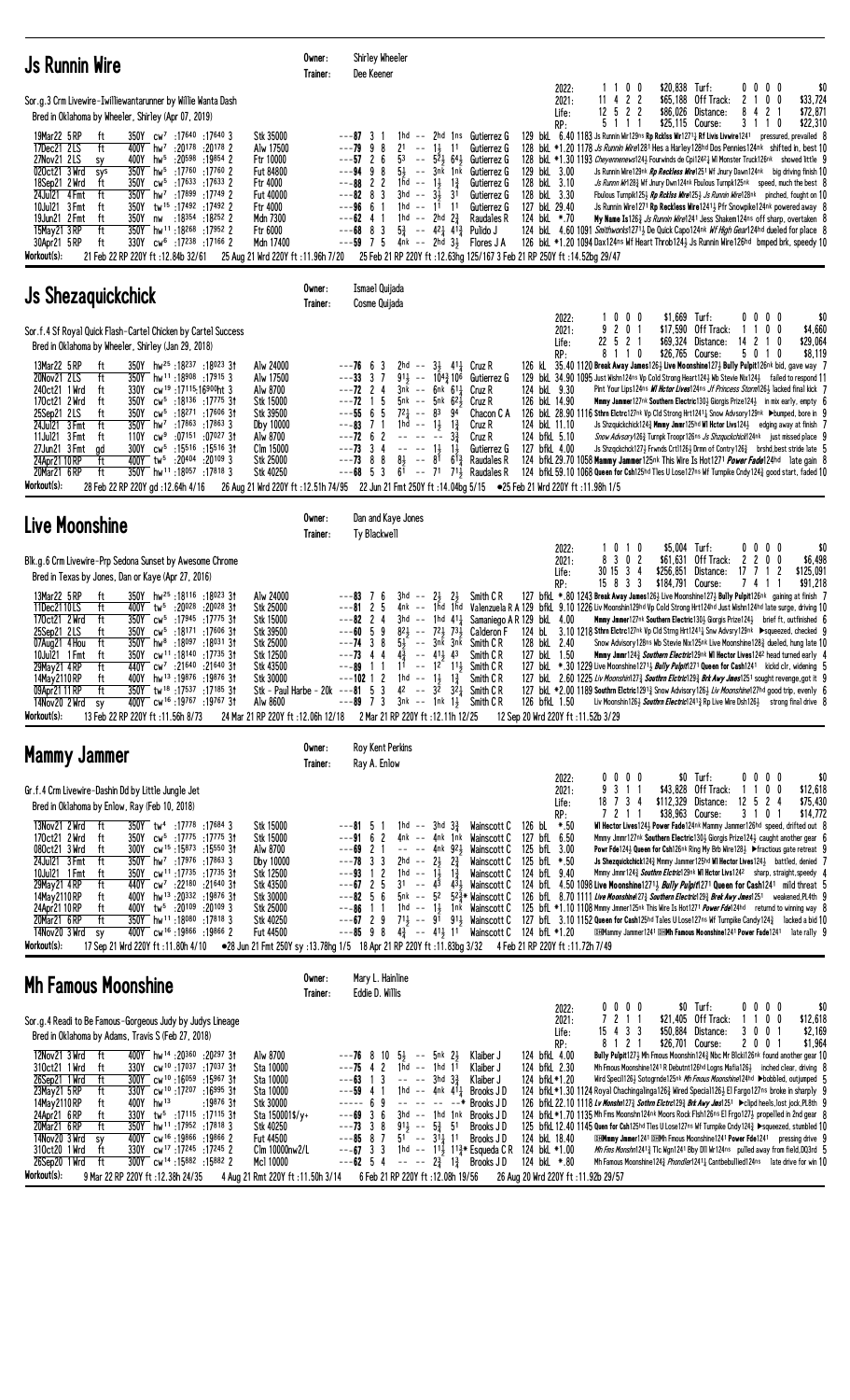| My Name Is                                                                                                                                                                                                                                                                                                                                                                                                                                                                                                                                                                                                                                                                                                                                                                                                                                                                                                                                                                                                                                                                                                                    | Owner:<br>Trainer: | Roy Kent Perkins<br>Ray A. Enlow                                                                                                                                                                                                                                                                                                                                                                                                                      |                                                                                                                                                                                                                                                                                                 |                                                                                                                                                                                                                                      |                                                                                                                                                                                              |                                                                                                                                                                                                        |                                                                                                                                              |                                                                                                                                                                                                                                                                                                                                                                                                                                                                                                                                                                                                                                                                                                                                                                                                                                                                                                                                                                                                                                                                                                                         |                                         |
|-------------------------------------------------------------------------------------------------------------------------------------------------------------------------------------------------------------------------------------------------------------------------------------------------------------------------------------------------------------------------------------------------------------------------------------------------------------------------------------------------------------------------------------------------------------------------------------------------------------------------------------------------------------------------------------------------------------------------------------------------------------------------------------------------------------------------------------------------------------------------------------------------------------------------------------------------------------------------------------------------------------------------------------------------------------------------------------------------------------------------------|--------------------|-------------------------------------------------------------------------------------------------------------------------------------------------------------------------------------------------------------------------------------------------------------------------------------------------------------------------------------------------------------------------------------------------------------------------------------------------------|-------------------------------------------------------------------------------------------------------------------------------------------------------------------------------------------------------------------------------------------------------------------------------------------------|--------------------------------------------------------------------------------------------------------------------------------------------------------------------------------------------------------------------------------------|----------------------------------------------------------------------------------------------------------------------------------------------------------------------------------------------|--------------------------------------------------------------------------------------------------------------------------------------------------------------------------------------------------------|----------------------------------------------------------------------------------------------------------------------------------------------|-------------------------------------------------------------------------------------------------------------------------------------------------------------------------------------------------------------------------------------------------------------------------------------------------------------------------------------------------------------------------------------------------------------------------------------------------------------------------------------------------------------------------------------------------------------------------------------------------------------------------------------------------------------------------------------------------------------------------------------------------------------------------------------------------------------------------------------------------------------------------------------------------------------------------------------------------------------------------------------------------------------------------------------------------------------------------------------------------------------------------|-----------------------------------------|
| Sor.f.3 Crm Livewire-Dashin Dd by Little Jungle Jet<br>Bred in Oklahoma by Enlow, Ray (Mar 20, 2019)<br>350Y cw <sup>7</sup> :18365 :17640 3<br>Stk 35000<br>19Mar22 5 RP<br>ft<br>13Nov21 3 Wrd<br>ft<br>:20139<br>:20118 2<br>Fut 44055<br>400Y tw <sup>5</sup><br>230ct21 2 Wrd<br>cw <sup>12</sup> :20 <sup>166</sup><br>$:20166$ 2<br>ft<br>400Y<br>Ftr 4000<br>cw <sup>5</sup> :18 <sup>037</sup><br>$:17633$ 2<br>Ftr 4000<br>18Sep21 2 Wrd<br>ft<br>350Y<br>24Jul21 4 Fmt<br>ft<br>350Y<br>hw <sup>7</sup> :18035:17749 2<br><b>Fut 40000</b><br>$cw^8$ :18022<br>10Jul21 5 Fmt<br>350Y<br>:18002<br>Ftr 4000<br>sys<br>ft<br>350Y<br>:18252 :18252 2<br>Mdn 7300<br>19Jun21 2 Fmt<br>nw<br>15May21 2RP<br>ft<br>350Y<br>hw <sup>15</sup> :18554:181652<br>Ftr 6000<br>cw <sup>6</sup> :17296:171662<br>30Apr21 5 RP<br>ft<br>330Y<br>Mdn 17400<br>21Mar21 2RP<br>ft<br>250Y hw <sup>17</sup> :13867 :13645 2<br>Mdn 17400<br>Workout(s):<br>14 Feb 22 RP 220Y ft: 11.85h 4/27                                                                                                                                        |                    | $---516$<br>$\prime$<br>2<br>2hd --<br>---73<br>$\mathbf{2}$<br>$---77222$<br>$--68$ 3 7<br>$6^{13}$<br>$\sim$ $-$<br>$---75$ 4 6<br>$---75$ 1 1<br>$---68$ 5<br>5<br>$---58$ 8<br>3<br>$---56$ 10 4<br>$---48$ 5<br>$\overline{1}$<br>27 Aug 21 Wrd 220Y ft :11.97h 13/39 22 Feb 21 RP 220Y gd :12.20hg 15/41 5 Feb 21 RP 220Y ft :12.55hg 30/71                                                                                                     | $7\frac{1}{2}$ -- $7^{1}\frac{1}{2}$ $7^{4}\frac{1}{2}$ Klaiber J<br>1hd<br>2nk<br>$62\frac{1}{4}$ $62\frac{3}{4}$<br>$6\frac{1}{2}$ -- $51\frac{1}{4}$ 52<br>$3nk$ -- 1hd 1 $\frac{3}{4}$<br>$6\frac{1}{2}$ -- $7\frac{1}{2}$ $6\frac{3}{4}$                                                   | Klaiber J<br>2hd -- 2hd 1ns Wainscott C<br>Wainscott C<br>Benn C J<br>$1hd$ -- $1hd$ 2nk Wainscott C<br><b>Wainscott C</b><br>$6^{11}$ -- 5 <sup>2</sup> 5 <sup>2</sup> <b>Wainscott C</b><br>Wainscott C                            | 2022:<br>2021:<br>Life:<br>RP:<br>124 bfkL 5.90<br>126 bfkL 2.70<br>127 bfL 9.80<br>129 bfL 21.50<br>124 bfL 9.90<br>126 bfL 5.30<br>125 bf                                                  | $0\,$ $0\,$ $0\,$<br>2 2 2<br>10<br>$11$ 2 2 2<br>5 0 0 2                                                                                                                                              | \$90 Turf:<br>\$24,677 Off Track:<br>\$24,767<br>Distance:<br>\$3,685 Course:                                                                | 0000<br>1 <sub>0</sub><br>0<br>1<br>6<br>-1<br>-1<br>0<br>20<br>$0\quad 0$<br>124 bfkl. 12.00 1117 Js Runnin Wire129ns Rp Reckless Wire1271 <sub>4</sub> Rf Livies Livewire1241 altered path 8<br>Trap Play124nk My Name Is1243 Rp Reckless Wire126nk dueled, outkicked 7<br>My Name Is126ns WI Showtime1241 Wf January Dawn12423 dueled, prevailed 6<br>Js Runnin Wir1283 Wf Jnury Dwn124nk Fbulous Turnpike125nk Dbumped repeatedly 8<br>Fbulous Turnpik1253 Rp Reckless Wire1253 Js Runnin Wire128nk brk out, brushed 10<br><i>Fabulous Turnpike</i> 125 <sup>nk</sup> My Name Is1241 <sub>2</sub> <i>Ken Miles</i> 124 <sub>2</sub> spdy, drftd, lost nod 9<br>My Name Is1263 <i>Js Runnin Wire</i> 1241 Jess Shakem124ns     bobbled, rallied   8<br>124 bf 14.10 1081 Carole Baskin124hd Getrekt by Vito127 $\frac{1}{2}$ I Ama Travelin Apple124hd no response 9<br>6.10 1107 Dax124ns Wf Heart Throb124} Js Runnin Wire126hd closer than appears 10<br>21 $31\frac{1}{4}$ Wainscott C 127 bf 9.60 1086 Cpo Cabana 1251 $\frac{1}{4}$ Getrekt by Vito127hd My Name Is127 $\frac{1}{2}$ brk well,outkicked 2nd 10 | \$0<br>\$728<br>\$11,506<br>\$259       |
| <b>Power Fade</b>                                                                                                                                                                                                                                                                                                                                                                                                                                                                                                                                                                                                                                                                                                                                                                                                                                                                                                                                                                                                                                                                                                             | Owner:<br>Trainer: | J. Garvan Kelly and J. Lloyd Yother<br>Dee Keener                                                                                                                                                                                                                                                                                                                                                                                                     |                                                                                                                                                                                                                                                                                                 |                                                                                                                                                                                                                                      |                                                                                                                                                                                              |                                                                                                                                                                                                        |                                                                                                                                              |                                                                                                                                                                                                                                                                                                                                                                                                                                                                                                                                                                                                                                                                                                                                                                                                                                                                                                                                                                                                                                                                                                                         |                                         |
| Br.f.4 Painted Turnpike-Fade Shot by Fade to Fame<br>Bred in Oklahoma by Kelly/Yearsley Equine Llc (Feb 27, 2018)<br>11Dec2110LS<br>ft<br>400Y tw <sup>5</sup> :20086 :20028 3t<br>Stk 25000<br>tw <sup>4</sup> :17760 :17684 3<br>13Nov21 2 Wrd<br>ft<br>350Y<br>Stk 15000<br>080ct21 3 Wrd<br>ft<br>300Y cw <sup>15</sup> :15550:1555031<br>Alw 8700<br>24Apr21 10 RP<br>ft<br>400Y tw <sup>5</sup> :20 <sup>335</sup> :20 <sup>109</sup> 3<br><b>Stk 25000</b><br>20Mar21 6RP<br>ft<br>350Y<br>hw <sup>11</sup> :18001 :17818 3<br>Stk 40250<br>14Nov20 3 Wrd<br>CW <sup>16</sup> :20 <sup>034</sup> :19866 2<br>SV<br>400Y<br><b>Fut 44500</b><br>350Y<br>030ct20 2 Wrd<br>ft<br>cw <sup>10</sup> :18028:178532<br><b>Fut 60600</b><br>19Sep20 3 Wrd<br>ft<br>350Y<br>tw <sup>2</sup> :18008:177972<br>Ftr 4000<br>25Jul20 3 Fmt<br>ft<br>350Y<br>:17956 :17956 2<br>hw <sup>8</sup><br><b>Fut 70200</b><br>hw <sup>5</sup> :17925 :17925 2<br>350Y<br>Ftr 3500<br>11Jul20 4 Fmt<br>ft<br>Workout(s):<br>•14 Mar 22 Wrd 220Y ft : 11.83h 1/3<br>22 Feb 22 Wrd 220Y ft : 12.15h 3/6                                        |                    | $---79.5$<br>3<br>$2hd - - 1hd$<br>---82<br>7<br>-1<br>$---88$ 7 4<br>$---76$ 2 2<br>3hd --<br>9<br>10<br>$1nk$ -- $1\frac{3}{4}$<br>$---77$ 1 1<br>$2\frac{3}{4}$<br>$---79$ 4 6<br>$---68$ 4 4<br>52<br>1hd -- 1hd<br>---80<br>$---8123$<br>23 Sep 21 Wrd 220Y ft :11.66hg 5/11 ●1 Sep 21 Wrd 220Y ft :11.63h 1/26                                                                                                                                  | 3nk -- 3nk 4nk Salazar J<br>2 <sub>3</sub><br>$-- -2hd$ 1 <sup>1</sup> / <sub>3</sub><br>$3\frac{1}{2}$ $3^{1}\frac{1}{4}$<br>$10^2$ -- $10^1\frac{1}{4}6^1\frac{1}{4}$<br>31<br>$-- 21\frac{1}{2}$ 51 <sup>1</sup> / <sub>4</sub><br>$4\frac{3}{4}$ -- $41\frac{1}{4}$ 71 $\frac{1}{2}$<br>1ns | Salazar J<br>Salazar J<br>Pulido J<br>Pulido J<br>Torres D A<br>Torres D A<br>Torres D A<br>1hd $-$ 11 12 <sup>1</sup> / <sub>4</sub> Raudales R                                                                                     | 2022:<br>2021:<br>Life:<br>RP:<br>124 bL<br>124 bL<br>4.50<br>124 bL<br>7.20<br>Valenzuela R A 126 bfL 11.60<br>124 bfL 9.20<br>124 bfL 7.20<br>124 bfL 2.70<br>125 bfL 2.10<br>124 bfL *.80 | $0\,$ 0 $\,$ 0 $\,$<br>0<br>5<br>$\mathbf{1}$<br>1 1<br>15414<br>$\mathbf{0}$<br>-3<br>7 <sub>1</sub>                                                                                                  | \$0 Turf:<br>\$15,195<br>Off Track:<br>\$110,827<br>Distance:<br>\$61,571 Course:                                                            | 0000<br>0 <sub>1</sub><br>0<br>-1<br>3<br>10<br>11<br>51<br>0<br>9.40 1074 Live Moonshine129hd Vp Cold Strong Hert124hd Just Wishn124hd vied, outkicked 10<br>WI Hector Lives124} Power Fde124nk Mammy Jammer126hd brief foot, no match 8<br>Power Fade1243 Queen for Cash126nk Ring My Barb Wire1283 late rush 9<br>124 bfl. 3.40 1005 Mammy Jammer125nk This Wire Is Hot1271 Power Fade124hd danced in gate 8<br>997 Quen for Csh125hd Tls U Los127ns Wf Turnpike Cndy124½ ▶brk slow, found stride 10<br>030 Mmmy Jmmer1241 03Mh Fmous Moonshine1241 Power Fde1241   caught at wire<br><i>Mammy Jammer</i> 1241 This Wire Is Hot 124ns Baileys N Corona 124ns even bid 10<br>Wb Stevie Nix124ns <i>Mammy Jammer</i> 124nk This Wire Is Hot1243 no menace 9<br>Power Fade125ns Captain Capi124ns Mammy Jammer1261 dueled, won head bob 7<br>Power Fade12421 Spotted Wagon1243 Codigo129nk dueled, driving finish 5                                                                                                                                                                                                     | \$0<br>\$5,046<br>\$93,181<br>\$56,425  |
| <b>Queen for Cash</b>                                                                                                                                                                                                                                                                                                                                                                                                                                                                                                                                                                                                                                                                                                                                                                                                                                                                                                                                                                                                                                                                                                         | Owner:<br>Trainer: | Gary Vaughan<br>Jesus Ruben Ruiz                                                                                                                                                                                                                                                                                                                                                                                                                      |                                                                                                                                                                                                                                                                                                 |                                                                                                                                                                                                                                      |                                                                                                                                                                                              |                                                                                                                                                                                                        |                                                                                                                                              |                                                                                                                                                                                                                                                                                                                                                                                                                                                                                                                                                                                                                                                                                                                                                                                                                                                                                                                                                                                                                                                                                                                         |                                         |
| Db.f.4 Hes Relentless-Ivory Queen by Ivory James<br>Bred in Oklahoma by Gary Vaughan (Apr 19, 2018)<br>13Mar22 5 RP<br>350Y hw <sup>25</sup> :18352:18023 31<br>ft<br>Alw 24000<br>ft<br>330Y<br>cw <sup>19</sup> :17036:16900ht 3<br>Alw 8700<br>240ct21 1 Wrd<br>ft<br>300Y<br>cw <sup>15</sup> :15612 :15550 31<br>Alw 8700<br>080ct21 3 Wrd<br>29May21 4RP<br>ft<br>440Y<br>cw <sup>7</sup> :22024 :21640 31<br>Stk 43500<br>hw <sup>13</sup> :20382:19876 31<br>14May 2110 RP<br>ft<br>400Y<br><b>Stk 30000</b><br>350Y tw <sup>18</sup> :17551:17185 31<br>ft<br>09Apr21 11 RP<br>20Mar21 6 RP<br>hw <sup>11</sup> :17818 :17818 3<br>Stk 40250<br>350Y<br>π<br>ft<br>350Y<br>$cw9$ :17783 :17635 2<br>30May20 6 RP<br>Fut 136700<br>16May20 6RP<br>350Y<br>tw <sup>9</sup> :17770:177702<br>Ftr 6000<br>ft<br>tw <sup>14</sup> :16 <sup>785</sup> :16 <sup>785</sup> 2<br>25Apr20 2RP<br>330Y<br>Stk 12000<br>ft<br>Workout(s):<br>20 Feb 22 RP 220Y ft: 12.90hg 33/57 3 Sep 21 Wrd 220Y ft: 12hg 6/16                                                                                                                 |                    | $---715$<br>5nk --<br>-2<br>$---76$ 3<br>-3<br>$---84$ 9 9<br>$\sim$ $-$<br>$\sim$ $-$<br>$---73$ 5 2<br>2 <sup>1</sup><br>$\sim$ $-$<br>$6\frac{1}{2}$<br>$--80$ 4 5<br>Stk - Paul Harbe - 20 $k$ ---80 6 2<br>---80<br>$\mathbf{2}$<br>6<br>$---77$ 8 2 2 3 $---41$ 31<br>$---72$ 8 2 1hd $---11$ 11, Torres D A<br>$---78$ 7 2 2hd -- 11 11 $\frac{3}{4}$ Torres D A<br>25 Feb 21 RP 220Y ft: 11.89hg 48/167 4 Mar 20 RP TR 7 250Y ft: 14.02hg 2/7 | $5\frac{3}{4}$<br>52<br>1nk -- 2nd $5\frac{3}{4}$<br>$7\frac{1}{2}$<br>$2\frac{1}{2}$<br>$3\overline{2}$<br>$3\overline{2}$<br>$-- 62\frac{1}{4}$ 73*<br>$3\bar{2}$ -- $42$ $42\bar{1}$                                                                                                         | Torres D A<br>Romero J M<br>Torres D A<br>Torres D A<br>Torres D A<br>Torres D A<br>1hd -- 2hd 1hd Torres D A<br>Torres D A                                                                                                          | 2022:<br>2021:<br>Life:<br>RP:<br>128 bL *1.40<br>126 bl *1.30<br>124 bL<br>125 bL                                                                                                           | 0<br>$0\quad 0$<br>6<br>111<br>4 1 2<br>11.<br>9402<br>125 bL $*2.00$ 1111 <i>Powr Fd</i> 124 <sup>3</sup> Lot Cowboy Try126 <sup>3</sup> @ 115 Wire Is Hot126 <sup>3</sup>                            | \$955 Turf:<br>\$35,984 Off Track:<br>\$69,802<br>Distance:<br>\$67,608 Course:                                                              | 0<br>$0\,0\,0$<br>$0\ 0\ 0$<br>0<br>5<br>$\overline{c}$<br>0<br>520<br>126 bL $\,$ 4.60 1123 Break Away James 126 $\frac{1}{2}$ Live Moonshine 127 $\frac{1}{2}$ Bully Pulpit 126nk faded 7<br>Pnt Yr Lps124ns <i>Wl Hctor Lvs</i> 124ns Jf Prncss Storm126} antsy gate, brief foot 7<br>Power Fade1243 Queen for Cash126nk Ring My Barb Wire1283 late bid 9<br>8.50 1129 Live Moonshine12713 <i>Bully Pulpit</i> 1271 Queen for Cash1241 bid, no match 5<br>125 bl. 18.30 1110 Liv Moonshin(27 <sub>2</sub> Southrn Eletric(29 <sub>2</sub> Brek Awy Jmes(251 mild contention, PL6th 9<br>2.10 1089 Southrn Elctric1291 <sup>3</sup> Snow Advisory126 <sup>3</sup> Liv Moonshine127hd good trip, evenly 6<br>125 bL $3.90$ 1089 Quen for Csh125hd Tls U Los127ns Wf Turnpike Cndy124 $\frac{3}{4}$ sharp, vied, narrowly 10<br>outkicked, shared 3rd 9<br>125 bl *1.00 1127 Qen fr Csh1251} Wrd Tw Twnty124ns Mh Fms Monshn125nk drftd in, kicked clear 9<br>125 bl *1.50 1069 Oen fr Csh1251 <sup>3</sup> DEN Ind Tw Twnty125hd DEIC ptn Blod126hd drifted in yet speedy 7                                            | \$0<br>\$0<br>\$45,691<br>\$45,691      |
| <b>Rf Livies Livewire</b>                                                                                                                                                                                                                                                                                                                                                                                                                                                                                                                                                                                                                                                                                                                                                                                                                                                                                                                                                                                                                                                                                                     | Owner:<br>Trainer: | Marvin L and Pam Wilcox<br>Dee Keener                                                                                                                                                                                                                                                                                                                                                                                                                 |                                                                                                                                                                                                                                                                                                 |                                                                                                                                                                                                                                      |                                                                                                                                                                                              |                                                                                                                                                                                                        |                                                                                                                                              |                                                                                                                                                                                                                                                                                                                                                                                                                                                                                                                                                                                                                                                                                                                                                                                                                                                                                                                                                                                                                                                                                                                         |                                         |
| Sor.g.3 Crm Livewire-Rf Livies Special by Desirio<br>Bred in Oklahoma by Wilcox, Marvin L And/or Pam (Mar 12, 2019)<br>Stk 35000<br>19Mar22 5 RP<br>$350Y$ cw <sup>7</sup> :17852 :17640 3<br>ft<br>29May21 5 RP<br>ft<br>350Y<br>cw <sup>7</sup> :18127:17684 2<br>Fut 289075<br>15May21 4RP<br>hw <sup>14</sup> :18 <sup>180</sup> :18 <sup>180</sup> 2<br>ft<br>350Y<br>Ftr 6000<br>350Y<br>tw <sup>5</sup> :17766:177662<br>24Apr21 11 RP<br>ft<br>Fut 159500<br>09Apr21 4RP<br>ft<br>350Y<br>tw <sup>28</sup> :17442:174422<br>Ftr 6000<br>20Mar21 7RP<br>hw <sup>11</sup> :15770 :15594 2<br>ft<br>300Y<br>Fut 196100<br>07Mar21 9RP<br>300Y<br>hw <sup>8</sup> :15894 :15890 2<br>Ftr 6000<br>ft<br>Workout(s):<br>21 Feb 22 RP 220Y ft: 12.15h 22/61                                                                                                                                                                                                                                                                                                                                                                  |                    | ---77 82<br>$---55$ 4 10<br>$10^2$ -- $9^2$<br>$---73$ 8 1<br>$---83$ 4 3<br>$---84$ 9 1<br>$- - -$ 71, 51<br>$---72$ 9 9<br>$---71$ 6 5<br>26 Feb 21 RP 220Y ft : 12.57hg 87/117 3 Feb 21 RP 250Y ft : 14.74hg 45/47                                                                                                                                                                                                                                 | 3nk -- 31 311 Pulido J<br>923<br>$11 - - 11$ $11\frac{3}{7}$<br>3hd -- 2hd 1hd<br>$1\frac{1}{2}$ -- 11 11<br>-- -- 1hd 2ns Pulido J                                                                                                                                                             | Pulido J<br>Pulido J<br>Pulido J<br>Pulido J<br>Pulido J                                                                                                                                                                             | 2022:<br>2021:<br>Life:<br>RP:                                                                                                                                                               | 1001<br>6310<br>7 3 1 1<br>7311                                                                                                                                                                        | \$3,820 Turf:<br>\$93,594 Off Track:<br>\$97,414 Distance:<br>\$97,414 Course:                                                               | 0000<br>0<br>$0\,0\,0$<br>301<br>5<br>530<br>124 bl *1.80 1173 Js Runnin Wire129ns Rp Reckless Wire1271 Rf Livies Livewire1241 best of rest 8<br>124 bl. *2.30 1096 Smithworks127hd Capo Cabana1243 Rp Reckless Wire1243 off behind field 10<br>124 bl *.10 1092 Rf Livis Livwir1241 <sup>3</sup> LET rp Ply1241 <sup>1</sup> Let Four Forty1241 <sup>1</sup> sped off, drftd in 8<br>124 bl. *1.20 1096 Rf Livis Livewire124hd Pfr Snowpike1283 Rp Reckless Wire125hd ran down leader 10<br>124 bl 1.90 1096 Rf Livis Livwir1241 Smithworks127nk Pfr Bth Dutton124nk good speed, clear late 9<br>124 bfL 13.10 1107 Smithworks124½ De Quick Cpo124nk Turnpikes Judy125nk missed brk, late energy 10<br>124 bfl. 23.10 1109 Grnt Dcious124ns Rf Livis Livwir124% Cuz Ib Livwire124hd strong try, out-nodded 9                                                                                                                                                                                                                                                                                                           | \$0<br>\$0<br>\$84,370<br>\$84,370      |
| <b>Rp Reckless Wire</b>                                                                                                                                                                                                                                                                                                                                                                                                                                                                                                                                                                                                                                                                                                                                                                                                                                                                                                                                                                                                                                                                                                       | Owner:<br>Trainer: | <b>Roy Kent Perkins</b><br>Ray A. Enlow                                                                                                                                                                                                                                                                                                                                                                                                               |                                                                                                                                                                                                                                                                                                 |                                                                                                                                                                                                                                      |                                                                                                                                                                                              |                                                                                                                                                                                                        |                                                                                                                                              |                                                                                                                                                                                                                                                                                                                                                                                                                                                                                                                                                                                                                                                                                                                                                                                                                                                                                                                                                                                                                                                                                                                         |                                         |
| B.f.3 Crm Livewire-Rp Miss Reckess Dash by Reckless Dash<br>Bred in Oklahoma by Perkins, Roy Kent (Feb 05, 2019)<br>19Mar22 5 RP<br>350Y cw <sup>7</sup> :17643 :17640 3<br>Stk 35000<br>ft<br>13Nov21 3 Wrd<br>ft<br>400Y tw <sup>5</sup> :20196 :20118 2<br>Fut 44055<br>230ct21 3 Wrd<br>400Y<br>CW <sup>13</sup> :19849:19849 2<br>Ftr 4000<br>ft<br>020ct21 3 Wrd<br>hw <sup>5</sup> :17816 :17760 2<br>350Y<br><b>Fut 84800</b><br>sys<br>18Sep21 5 Wrd<br>cw <sup>5</sup> :17 <sup>788</sup> :17 <sup>788</sup> 2<br>Ftr 4000<br>ft<br>350Y<br>24Ju121    4Fmt<br>ft<br>350Y<br>hw <sup>7</sup> : 17828: 17749 2<br><b>Fut 40000</b><br>tw <sup>15</sup> :17629:174922<br>10Jul21 3 Fmt<br>ft<br>350Y<br>Ftr 4000<br>29May21 5 RP<br>ft<br>350Y<br>cw <sup>7</sup> :17785:176842<br>Fut 289075<br>15May21 5 RP<br>ft<br>350Y<br>hw <sup>13</sup> :18161:181612<br>Ftr 6000<br>350Y tw <sup>5</sup> :17867 :17766 2<br>24Apr21 11 RP<br>ft<br>Fut 159500<br>Workout(s):<br>3 Mar 22 RP 250Y ft -13 81hg 2/34 27 Aug 21 Wrd 220Y ft -12 07h 15/39 28 Jun 21 Fmt 250Y sv -13 97hg 2/5 21 Mar 21 RP 220Y ft -13 24hg 35/36 |                    | 3<br>-1<br>$---70$ 7 5<br>11<br>$---91$ 4 5<br>$---81 \quad 3 \quad 3$<br>$---85$ 7 2<br>$2hd - -$<br>$---90$ 1 2<br>34<br>$---72$ 9 2<br>$---71$ 6 1<br>$---78$ 10 6                                                                                                                                                                                                                                                                                 | $3hd$ -- $3hd$ $3\frac{3}{4}$<br>1 hd -- 1 hd 2 nk<br>$2hd$ $2\frac{1}{2}$<br>2hd -- 21 2 <sup>1</sup><br>$--3\frac{1}{2}$ $3\frac{1}{2}$                                                                                                                                                       | 2hd $--$ 1hd 2ns Wainscott C<br>Wainscott C<br>11 -- 12 13 $\frac{3}{4}$ Wainscott C<br>Wainscott C<br>1hd $-$ 1 $\frac{1}{2}$ 1nk Wainscott C<br><b>Wainscott C</b><br>Wainscott C<br>Wainscott C<br>$1hd$ -- $1hd$ 1hd Wainscott C | 2022:<br>2021:<br>Life:<br>RP:<br>126 bfkL *.20<br>126 bfkL *.05<br>125 bfkL*2.50<br>127 bfkL *.40<br>125 bfkL 3.20<br>124 bfkL*2.20                                                         | 0 1 0<br>$11$ 4 3 4<br>12 4 4 4<br>6 2 1 3<br>124 bfkL 8.20 1074 Smithworks127hd Capo Cabana1243 Rp Reckless Wire1243<br>124 bfkl 2.10 1069 Rp Reckless Wire124hd Wf Hert Throb125hd Shez Wired Up1242 | \$6,946 Turf:<br>\$99,681 Off Track:<br>\$106,627 Distance:<br>\$64,822 Course:<br>Fbulous Turnpik1253 Rp Rcklss Wir1253 Js Runnin Wire128nk | 0000<br>0<br>1 <sub>0</sub><br>$3 \t 4 \t 2$<br>9<br>5212<br>127 bfkl 2.80 1092 Js Runnin Wir129ns Rp Rcklss Wir1271 <sup>1</sup> Rf Livies Livewire1241 by slimmest margin 8<br>Trap Play124nk My Name Is1243 Rp Reckless Wire126nk hard fought loss 7<br>Rp Reckless Wire1263 $_{\frac{3}{4}}$ Trp PIy1241 $_{\frac{3}{4}}$ Pfr Apollitical Kate12421 blew them away 5<br>Js Runnin Wire129nk Rp Reckless Wire1251 Wf Jnury Dwn124nk speed, outkicked 10<br>Rp Reckless Wire127nk So Whtch Wnt1261 $\frac{1}{4}$ Cpo Cbana125 $\frac{1}{2}$ anxious, kept to task 7<br>escaped congestion 10<br>Js Runnin Wire1271 Rp Reckless Wire12413 Pfr Snowpike124nk clr 2nd, no match 8<br>gaining at finish 10<br>tussled, won nod 9<br>$6\frac{1}{2}$ -- $3\frac{1}{2}$ Wainscott C 125 bfkl 5.50 1090 RF Livis Livwir124hd Pfr Snowpik1283 Rp Rcklss Wire125hd brk out, always close 10                                                                                                                                                                                                                                     | \$0<br>\$14,916<br>\$98,770<br>\$64,211 |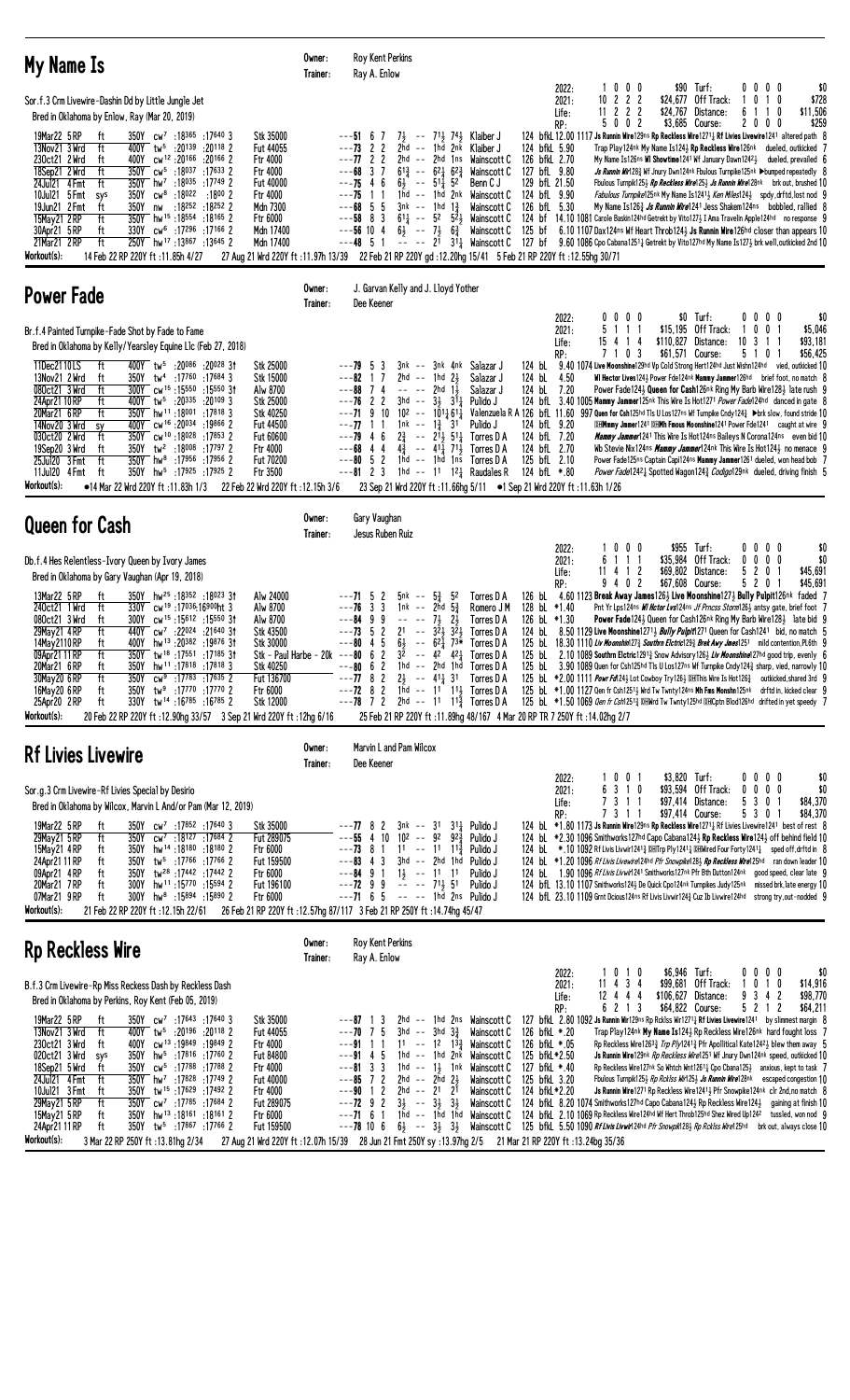| <b>Southern Electric</b>                                                                                                                                                                                                                                                                                                                                                                                                                                                                                                                                                                                                                                                                                                                                                                                                                                                                                                               | Owner:<br>Trainer:                                                                                                                                                                                                | Dan and Kaye Jones<br>Ty Blackwell                                                                                                                                                                                                                                                                                                                                                                                                                                                                                                                                                                                      |                                                                                                                                                                                                                    |                                                                                                                                                                                                              |                                                  |                                                                                                                                |                                                                                                                                                                                                                                                                                                                                                                                                                                                                                                                                                                                                                                                                                                                                                                                                                                                                                                                                                                                                                                                                                                                                                                                                                                                             |
|----------------------------------------------------------------------------------------------------------------------------------------------------------------------------------------------------------------------------------------------------------------------------------------------------------------------------------------------------------------------------------------------------------------------------------------------------------------------------------------------------------------------------------------------------------------------------------------------------------------------------------------------------------------------------------------------------------------------------------------------------------------------------------------------------------------------------------------------------------------------------------------------------------------------------------------|-------------------------------------------------------------------------------------------------------------------------------------------------------------------------------------------------------------------|-------------------------------------------------------------------------------------------------------------------------------------------------------------------------------------------------------------------------------------------------------------------------------------------------------------------------------------------------------------------------------------------------------------------------------------------------------------------------------------------------------------------------------------------------------------------------------------------------------------------------|--------------------------------------------------------------------------------------------------------------------------------------------------------------------------------------------------------------------|--------------------------------------------------------------------------------------------------------------------------------------------------------------------------------------------------------------|--------------------------------------------------|--------------------------------------------------------------------------------------------------------------------------------|-------------------------------------------------------------------------------------------------------------------------------------------------------------------------------------------------------------------------------------------------------------------------------------------------------------------------------------------------------------------------------------------------------------------------------------------------------------------------------------------------------------------------------------------------------------------------------------------------------------------------------------------------------------------------------------------------------------------------------------------------------------------------------------------------------------------------------------------------------------------------------------------------------------------------------------------------------------------------------------------------------------------------------------------------------------------------------------------------------------------------------------------------------------------------------------------------------------------------------------------------------------|
| Sor.g.5 Crm Livewire-Ze Southern Girl by Southern Cartel<br>Bred in Texas by Jones, Dan or Kaye (Apr 09, 2017)<br>400Y tw <sup>5</sup> :20 <sup>222</sup> :20 <sup>028</sup> 31<br>11Dec2110LS<br>ft<br>170ct21 2 Wrd<br>350Y cw <sup>5</sup> :17803 :17775 31<br>ft<br>350Y cw <sup>5</sup> :17606 :17606 31<br>25Sep21 2LS<br>ft<br>ft<br>350Y cw <sup>11</sup> :17831 :17735 31<br>10Jul21 1 Fmt<br>05Jun21 4 Hou<br>350Y hw <sup>6</sup> :17665 :17665 31<br>ft<br>400Y hw <sup>13</sup> :20008:19876 31<br>14May 2110 RP<br>ft<br>350Y tw <sup>18</sup> :17185:1718531<br>09Apr21 11 RP<br>ft<br>400Y cw <sup>16</sup> :19832:1976731<br>14Nov20 2 Wrd<br>sy<br>350Y cw <sup>13</sup> :17730:177303<br>230ct20 2 Wrd<br>ft<br>350Y hw <sup>8</sup> :17795 :17795 3<br>25Jul20 2 Fmt<br>ft<br>Workout(s):<br>16 Mar 22 RP 220Y ft: 12.90h 16/29                                                                                    | Stk 25000<br>Stk 15000<br><b>Stk 39500</b><br>Stk 12500<br><b>Stk 34500</b><br><b>Stk 30000</b><br>Stk - Paul Harbe - 20 $k$ ---99 2 1<br>Alw 8600<br>Alw 8600<br>Dby 16950<br>13 Feb 22 RP 220Y ft: 11.80h 21/73 | $61\frac{1}{4}$ -- $51\frac{1}{4}$ 51<br>$---73$ 8 6<br>$---89$ 4 1<br>1hd -- 2hd 2nk<br>$4\frac{3}{4}$ -- 2hd 1nk<br>$---8842$<br>2hd -- $2\frac{1}{2}$ $2\frac{3}{4}$<br>$---88$ 3 1<br>$---84$ 7 3<br>$3nk$ -- $2hd$ $1\frac{1}{2}$<br>2hd -- $2\frac{1}{2}$ $2\frac{3}{4}$<br>$---97$ 7 3<br>$---86$ 8 2<br>$4\frac{1}{2}$ -- 2nk $2\frac{1}{2}$<br>$---92$ 7 1<br>$---88$ 64<br>●12 Sep 21 Wrd 220Y ft:11.70h 1/11 24 Mar 21 RP 220Y ft:11.50h 3/18                                                                                                                                                                | Smith C R<br>Smith C <sub>R</sub><br>Smith C R<br>Smith C R<br>1hd -- $1\frac{3}{4}$ 1 <sup>1</sup> Esqueda C R 124 bkL *.20<br>4nk -- 11 11 $\frac{1}{4}$ Samaniego AR 127 bkL *.50                               | 2022:<br>2021:<br>Life:<br>RP:<br>130 bkL *.50<br>Samaniego A R 129 bkL *1.10<br>128 bkL *.50<br>Samaniego A R 124 bkL *1.30                                                                                 | 0000<br>7 3 3 0<br>26 14 6 2<br>$12 \t6 \t2 \t2$ | $$0$ Turf:<br>\$56,307 Off Track:<br>\$291,278 Distance:<br>\$146,035 Course:                                                  | $0\ 0\ 0\ 0$<br>\$0<br>2 1<br>$1\quad0$<br>\$5,050<br>16 11 3 1<br>\$241,820<br>6501<br>\$120,671<br>128 bkL *1.40 1174 Live Moonshine129hd Vp Cold Strong Heart124hd Just Wishn124hd no punch 10<br>Mmmy Jmmr127nk Southern Electric130} Giorgis Prize124} brk out, strong finish 6<br>127 bkl *1.30 1152 Sthrn 1ctrc127nk Vp C1d Strng Hrt1241 <sup>1</sup> Snw dvsry129nk dueled, held, prevailed 9<br>Mmmy Jmmr1243 Southern Electric129nk WI Hector Lives1242 ▶ stumbld, up for 2nd 4<br>Sthrn Elctrc1283 <i>Wb Stv Nx</i> 1253 Vp Cold Strong Hrt125nk dueled, driving finish 8<br>Samaniego A R 129 bkl *.90 1159 Live Moonshine 27 <sup>3</sup> Southern Electric 29 <sup>3</sup> Brek Awy Jmes 25 <sup>1</sup> bmpd in, speedy 9<br>$11\frac{1}{2}$ - $11\frac{1}{3}$ Samaniego AR 129 bkl. 3.00 1139 Southrn Elctrc1291 $\frac{3}{4}$ Snow Advsory126 $\frac{1}{2}$ Lv Moonshin127hd sharp early, widened 6<br>Liv Moonshin126} Southern Electric12413 Rp Live Wire Dsh1263 followed winner 8<br>Southrn Elctric1241 <sub>4</sub> Moonpiebywire124 <sub>2</sub> Phq Apolliticl Jess1241 <sub>2</sub> gate to wire 7<br><i>Southrn Elctrc</i> 1271 <sub>4</sub> Twstd Fshon124 $\frac{3}{4}$ Phq Apolltcl Jss124 $\frac{1}{2}$ dueled, drew away 6 |
| Western Snowstorm                                                                                                                                                                                                                                                                                                                                                                                                                                                                                                                                                                                                                                                                                                                                                                                                                                                                                                                      | Owner:<br>Trainer:                                                                                                                                                                                                | Ronald M. Yates<br>Durk Peery                                                                                                                                                                                                                                                                                                                                                                                                                                                                                                                                                                                           |                                                                                                                                                                                                                    |                                                                                                                                                                                                              |                                                  |                                                                                                                                |                                                                                                                                                                                                                                                                                                                                                                                                                                                                                                                                                                                                                                                                                                                                                                                                                                                                                                                                                                                                                                                                                                                                                                                                                                                             |
| B.g.3 Second Painted Sign-Western Lineage by Judys Lineage<br>Bred in Oklahoma by Yates, Ronald M (Mar 10, 2019)<br>18Mar22 2RP<br>330Y tw <sup>22</sup> :16856:16774 31<br>ft<br>11Jul21 1 Fmt<br>ft<br>300Y<br>$cw9$ :15906 :15906 2<br>250Y cw <sup>10</sup> :13752 :13752 2<br>23May21 3 RP<br>ft<br>330Y cw <sup>6</sup> :17539 :17145 2<br>30Apr21 1RP<br>ft<br>21Mar21 2RP<br>ft<br>250Y hw <sup>17</sup> :13935:13645 2<br>07Mar21 10 RP<br>300Y hw <sup>8</sup> :16 <sup>291</sup> :15870 2<br>ft<br>Workout(s):<br>3 Mar 22 RP 220Y ft :11.92b 11/58                                                                                                                                                                                                                                                                                                                                                                         | Clm 20000nw3/L<br>Clm 10000nw2/L<br>Mc1 10000<br>Mdn 17400<br>Mdn 17400<br>Ftr 6000<br>7 Feb 22 RP 220Y gd:12.50h 4/18                                                                                            | $---73$ 8 2<br>2hd -- 3hd 4 $\frac{3}{2}$<br>$---60 5 2$<br>$---49$ 4 2<br>-- -- 1hd 1ns<br>$---43$ 5 5<br>$---43$ 8 5<br>$--- 31\frac{1}{2} 41\frac{3}{4}$<br>$---47$ 3 9<br>25 Aug 21 Stc 220Y ft: 13.09h 32/45 23 Feb 21 RP 220Y ft: 13.11b 50/62                                                                                                                                                                                                                                                                                                                                                                    | Gutierrez G<br>-- -- 1hd 1nk Gutierrez G<br>Gutierrez G<br>5nk $-$ 51 $\frac{3}{4}$ 42 $\frac{1}{4}$ Gutierrez G<br>Vega J<br>$-- -63\frac{1}{4}$ 52 $\frac{3}{4}$ Romero JM                                       | 2022:<br>2021:<br>Life:<br>RP:<br>127 bkL 3.10<br>127 bkL 24.10                                                                                                                                              | 1000<br>5 2 0 0<br>6 2 0 0<br>5100               | \$1,071 Turf:<br>\$16,533 Off Track:<br>$$17,604$ Distance:<br>\$13,658 Course:                                                | 0000<br>\$0<br>$0\ 0\ 0\ 0$<br>\$0<br>0000<br>\$0<br>$0\ 0\ 0\ 0$<br>\$0<br>129 bkl. 11.20 1157 Crm Merle Girl1261 Gitter Dun Fst124hd Secrets Livewire126ns brshd, fought on 9<br>Wstrn Snwstorm127nk Pvt York125 $\frac{3}{4}$ Cds Pntd Wgon128nk bumpd 2x, motored on 6<br>127 bkl 3.80 1128 Wstrn Snowstorm127ns Kn Miles1273 Gitter Dun Mrsilos124hd quick, won the nod 10<br>128 bkl. 29.60 1118 So Whatcha Want1261 Wf January Dawn1241 $\frac{1}{4}$ Chill Wills124hd brk in, willingly 10<br>129 bkl 38.20 1110 Capo Cabana1251 <sup>1</sup> Getrekt by Vito127hd My Name Is127 <sup>1</sup> moved in, bumped foe 10<br>I Am Trvlin Apple127 $\frac{1}{2}$ Livewires Wgon124 $\frac{3}{4}$ Pfr Apolliticl Kte1271 $\frac{1}{4}$ raced evenly 10                                                                                                                                                                                                                                                                                                                                                                                                                                                                                                    |
| <b>Windys Livewire</b>                                                                                                                                                                                                                                                                                                                                                                                                                                                                                                                                                                                                                                                                                                                                                                                                                                                                                                                 | Owner:<br>Trainer:                                                                                                                                                                                                | <b>Windy Bridges</b><br>Wayne F. George                                                                                                                                                                                                                                                                                                                                                                                                                                                                                                                                                                                 |                                                                                                                                                                                                                    |                                                                                                                                                                                                              |                                                  |                                                                                                                                |                                                                                                                                                                                                                                                                                                                                                                                                                                                                                                                                                                                                                                                                                                                                                                                                                                                                                                                                                                                                                                                                                                                                                                                                                                                             |
| Br.f.3 Crm Livewire-Miss Two for One by Dos Poruno<br>Bred in Oklahoma by Bridges, Windy (May 24, 2019)<br>18Mar22 2RP<br>330Y tw <sup>22</sup> :16893:1677431<br>ft<br>07Nov21 2 Wrd<br>300Y cw <sup>12</sup> :15875:15428 2<br>ft<br>300ct21 3Wrd<br>ft<br>17114 2: 17114 17114 1<br>350Y<br>cw <sup>5</sup> :18661:18233 2<br>170ct21 1 Wrd<br>ft<br>23Jul21 4 Fmt<br>300Y hw <sup>9</sup> :15973 :15936 2<br>ft<br>$cw9$ :16061 :15906 2<br>11Jul21 1 Fmt<br>300Y<br>ft<br>25Jun21 2 Fmt<br>350Y<br>hw <sup>17</sup> :18699 :18699 2<br>ft<br>:18 <sup>520</sup> :18 <sup>252</sup> 2<br>19Jun21 2 Fmt<br>ft<br>350Y<br>nw<br>$300Y$ hw <sup>8</sup> :16 <sup>386</sup> :16065 2<br>04Jun21 4 Fmt<br>ft<br>250Y cw <sup>4</sup> :13725 :13378 2<br>16May21 5 RP<br>sys<br>Workout(s):<br>16 Feb 22 RP 220Y ft :12.71h 34/60 8 Sep 21 Wrd 220Y ft :11.96h 12/29 12 May 21 Wrd 220Y ft :11.85h 1/2 8 May 21 RP 220Y ft :12.31hg 4/15 | Clm 20000nw3/L<br>Clm 15000nw3/L<br>Alw 8000nw2/L<br>Alw 8000nw2/L<br>Alw 7500nw2/L<br>Clm 10000nw2/L<br>Mc1 10000<br>Mdn 7300<br>Mc1 10000<br>Mc1 10000                                                          | 5nk -- 5nk 51<br>$---715$<br>$---55$ 1 6<br>$----6\frac{1}{2}$<br>$--71$ 5 5<br>3nk -- 2hd 1hd<br>$---46666$<br>$61\frac{1}{2}$ -- $62\frac{3}{4}$ $42\frac{3}{4}$<br>$---59$ 8 4<br>$--- 4hd 4\frac{1}{2}$<br>$---51$ 1 3<br>$---54$ 7 2<br>1hd -- $1\frac{1}{2}$<br>$---54$ 6 6<br>$4\frac{3}{4}$ -- $3\overline{1}$ $41\frac{3}{4}$<br>$---34$ 1 2 -- -- 4 $42\frac{1}{4}$<br>$---40$ 2 10 $---42\frac{1}{2}$ 42                                                                                                                                                                                                     | Klaiber J<br>63<br>Klaiber J<br>Klaiber J<br>Klaiber J<br>Klaiber J<br>$--- 33 412$ Klaiber J<br>$11\frac{1}{2}$<br>Klaiber J<br>Klaiber J<br>Cruz R<br>Klaiber J                                                  | 2022:<br>2021:<br>Life:<br>RP:<br>124 bL 8.40<br>124 bL 27.70<br>124 bL 8.20<br>124 bL 10.10<br>124 bl *1.30<br>124 bL 2.60<br>124 bL 21.50<br>124 bl 5.20                                                   | 1000<br>9 2 0 0<br>10200<br>2000                 | \$655 Turf:<br>\$11,752 Off Track:<br>\$12,407 Distance:<br>\$1,574 Course:                                                    | 0000<br>\$0<br>$0\,$ $0\,$ $0\,$<br>\$919<br>3 1 0 0<br>\$4,619<br>$0\ 0\ 0\ 0$<br>\$0<br>124 bl 18.20 1046 Crm Mrl Girl126 <sup>1</sup> Gitter Dun Fst124hd Secrets Livewire126ns closer than appears 9<br>So Whatcha Want124} Gitter Dun Fast124} Ba Queen of Hearts127hd no impact 6<br>Windys Livewire 124hd Lion King 129ns DHPvt York 125hd dueled, prevailed 8<br>Chicks Livewire 1263 Candy Carte 1293 Pvt York 12513 best strides late 6<br>Gitter Dun Fast124hd Pvt York125ns Djs Carte1129nk closer than appears 9<br><b>Wistrn Snowstorm</b> 127 <sup>nk</sup> Pvt York125 $\frac{3}{4}$ Cuds Pntd Wgon128 <sup>nk</sup> finished under wraps 6<br>Windys Livwir1241 <sup>1</sup> Cuz Ib Livewire125 <sup>1</sup> <i>B Queen of Herts</i> 127 <sup>1</sup> brk out, sped off 7<br>My Name Is1263 Js Runnin Wire1241 Jess Shakem124ns nipped for show 8<br>Mh Big Dog124 <sup>3</sup> Hes a Harley127ns Cudas Painted Wagon12713 raced head high 7<br>124 bl 11.20 982 Molly Rockt1241 B Queen of Herts127} Loded On Gry Goose124} too lil too late 10                                                                                                                                                                                           |
| <b>Windys Slickwire</b>                                                                                                                                                                                                                                                                                                                                                                                                                                                                                                                                                                                                                                                                                                                                                                                                                                                                                                                | Owner:<br>Trainer:                                                                                                                                                                                                | <b>Windy Bridges</b><br>Wayne F. George                                                                                                                                                                                                                                                                                                                                                                                                                                                                                                                                                                                 |                                                                                                                                                                                                                    |                                                                                                                                                                                                              |                                                  |                                                                                                                                |                                                                                                                                                                                                                                                                                                                                                                                                                                                                                                                                                                                                                                                                                                                                                                                                                                                                                                                                                                                                                                                                                                                                                                                                                                                             |
| Sor.g.3 Crm Livewire-Ghostly Queen by Ghost Power<br>Bred in Oklahoma by Bridges, Windy (Apr 25, 2019)<br>17Mar22 5 RP<br>350Y hw <sup>8</sup> :18688 :17874 31<br>ft<br>13Nov21 1 Wrd<br>ft<br>$300Y$ cw <sup>3</sup> :16 <sup>102</sup> :15704 2<br>cw <sup>5</sup> :18815:182332<br>170ct21 1 Wrd<br>350Y<br>ft<br>250Y cw <sup>15</sup> :13855:13759 2<br>080ct21 1 Wrd<br>ft<br>cw <sup>9</sup> :16333 :15789 2<br>300Y<br>25Sep21 1 Wrd<br>ft<br>cw <sup>9</sup> :16 <sup>459</sup> :15 <sup>906</sup> 2<br>11Jul21 1 Fmt<br>ft<br>300Y<br>300Y<br>$cw6$ :16 <sup>372</sup> :15820 2<br>13Jun21 1 Fmt<br>ft<br>tw <sup>5</sup> :17838 :17001 2<br>24Apr21 9RP<br>ft<br>330Y<br>11Apr21 1RP<br>ft<br>300Y hw <sup>15</sup> :16 <sup>220</sup> :16 <sup>220</sup> 2<br>ft<br>250Y hw <sup>16</sup> :14041 :13585 2<br>13Mar21 4 RP<br>Workout(s):<br>18 Mar 22 RP 660Y my :39.03h 3/3                                              | Alw 18100nw2/L<br>Clm 10000nw2/L<br>Alw 8000nw2/L<br>Clm 5000nw2/L<br>Clm 10000nw2/L<br>Clm 10000nw2/L<br>Alw 7500nw2/L<br>Stk 20000<br>Mc1 10000<br>Mdn 17400<br>4 Mar 22 Rmt 220Y ft : 12.14h 1/1               | $---3399$<br>-11<br>---50<br>5<br>$-- - 61\frac{1}{2}$ 73<br>$\overline{1}$<br>$5\frac{1}{2}$ -- $5^2\frac{1}{4}$ $6^3\frac{3}{4}$<br>$---38$ 4 5<br>$--$ -- 5nk 51<br>$---52$ 7 1<br>$---31 4 4$<br>$--- 61 63\frac{3}{4}$<br>$-- -52\frac{1}{4}63\frac{3}{4}$<br>$---28$ 2 5<br>$---31$ 3 4<br>$- - - 42\frac{1}{2} 43\frac{3}{4}$<br>$92\frac{3}{4}$ -- $93\frac{1}{2}$ $85\frac{1}{4}$<br>$---31$ 4 9<br>-- -- 1hā 1ha<br>$---50$ 6 1<br>$---30$ 7 6<br>8 Sep 21 Wrd 220Y ft: 13.13h 28/29                                                                                                                          | 111 -- 111 115 Romero JM<br>Benn C J<br>Benn C J<br>Benn C J<br>Gutierrez G<br>Smith C R<br>Wainscott C<br>Wainscott C<br>Gutierrez G<br>$--- 63\frac{1}{2} 62\frac{3}{4}$ Cruz R                                  | 2022:<br>2021:<br>Life:<br>RP:<br>128 bL 9.20<br>129 bL 37.30<br>129 bL 17.30<br>129 bL 30.40<br>127 bL<br>8.80<br>124 bL 8.50<br>9 Mar 21 Rmt 220Y ft: 11.85h 5/10                                          | 1000<br>9 1 0 0<br>10 1 0 0<br>4 1 0 0           | \$330 Turf:<br>\$9,741 Off Track:<br>\$10,071 Distance:<br>\$9,110 Course:<br>Fourwinds de Capil 29ns Dax1243 Wired to Win1273 | $0\,0\,0\,0$<br>\$0<br>$0\ 0\ 0\ 0$<br>\$0<br>2000<br>\$420<br>\$330<br>1000<br>128 bl 59.90 1008 Mhshes Wired124 $\frac{3}{4}$ Over the Shock127ns Hes a Harley124hd outrun 12<br>Wired Four Forty 1241 Pike Pass126nk Kiss Kennasivorycash126 $\frac{1}{2}$ no menace 7<br>Chicks Livewire126 $\frac{3}{4}$ Candy Carte1129 $\frac{1}{2}$ Pvt York1251 $\frac{1}{2}$ Dumpd both sides start 6<br>A Pntd Zvi124hd Cuds Pintd Wgon125nk Im Cud Too129 away super game effort<br>B Queen of Herts1271 Cudas Painted Wagon127nk Im a Cuda Too12813 no factor 7<br>Western Snowstorm127nk Pvt York1253 Cuds Pinted Wgon128nk couldnt keep up 6<br>outrun <sub>5</sub><br>125 bl. $48.00$ 977 Shez Wired Up124 $\frac{3}{4}$ Dtl Hot Wired124hd Capo Cabana124ns slow into stride 9<br>129 bl 12.50 986 Windys Slickwir129hd Jttin Jess124hd <i>Molly Rocket</i> 124hd speed, drftd out, game 10<br>124 bL 41.20 991 Over the Shock127nk L Totug129hd Crm Tommy Boy125hd brk in, brshd, no threat 9                                                                                                                                                                                                                                                             |
| <b>WI Hector Lives</b>                                                                                                                                                                                                                                                                                                                                                                                                                                                                                                                                                                                                                                                                                                                                                                                                                                                                                                                 | Owner:<br>Trainer:                                                                                                                                                                                                | Jeff Carter and Justin Massey<br>Eddie D. Willis                                                                                                                                                                                                                                                                                                                                                                                                                                                                                                                                                                        |                                                                                                                                                                                                                    |                                                                                                                                                                                                              |                                                  |                                                                                                                                |                                                                                                                                                                                                                                                                                                                                                                                                                                                                                                                                                                                                                                                                                                                                                                                                                                                                                                                                                                                                                                                                                                                                                                                                                                                             |
| Sor.g.4 Kool Wagon-Chivette by Awesome Chrome<br>Bred in Oklahoma by Steele, Larry & Wade Leggett (Mar 03, 2018)<br>13Nov21 2 Wrd<br>ft<br>350Y tw <sup>4</sup> :17684 :17684 3<br>cw <sup>19</sup> :16907:16900ht 3<br>240ct21 1 Wrd<br>ft<br>330Y<br>300Y cw <sup>15</sup> :15836:1555031<br>080ct21 3 Wrd<br>ft<br>24Jul21 3 Fmt<br>ft<br>$350Y$ hw <sup>7</sup> :17993 :17863 3<br>350Y cw <sup>11</sup> :17855 :17735 31<br>10Jul21 1 Fmt<br>ft<br>cw <sup>7</sup> :16775 :16775 31<br>330Y<br>13Jun21 3 Fmt<br>ft<br>$cw^7$ :15800 :15598 31<br>20May21 9RP<br>ft<br>300Y<br>23Apr21 5 RP<br>350Y<br>$cw^8$ :17666 :17666 31<br>my<br>350Y tw <sup>12</sup> :18061:17818 31<br>18Mar21 5 RP<br>ft<br>ft<br>170ct20 2 Wrd<br>350Y cw <sup>21</sup> :18571 :18295 2<br>Workout(s):<br>9 Mar 22 RP 220Y ft : 12.15b 16/35                                                                                                           | Stk 15000<br>Alw 8700<br>Alw 8700<br>Dby 10000<br>Stk 12500<br>Alw 7700nw3/L<br>Alw 29290nw3/L<br>Alw 18600nw2/L<br>Alw 18600nw2/L<br>Alw 7700nw2/L<br>16 Sep 21 Wrd 220Y ft: 11.96h 3/12                         | $---863$<br>4nk -- 2hd<br>4<br>5<br>$---83 \quad 4$<br>$2nk - 1hd$<br>$---713$<br>8<br>$6\frac{1}{2}$<br>---77 1<br>4<br>4nk --<br>$3\frac{1}{2}$<br>$---87$ 2 3<br>$3nk$ -- $3\frac{1}{2}$<br>$---91 5 2$<br>1hd -- $1\frac{1}{2}$<br>$-- -5\frac{3}{4}$<br>$--62-5$<br>8<br>$---83$ 2 5<br>$---57$ 4 11 11 <sup>2</sup> $---$ 10 <sup>2</sup> $\frac{1}{2}$ 8 <sup>1</sup> $\frac{1}{2}$ Klaiber J<br>$---53$ 3 1 1 $\frac{1}{2}$ $---3\frac{3}{4}$ 3 <sup>1</sup> / <sub>4</sub> Klaiber J<br>24 Feb 21 RP 220Y ft :12.44h 72/99                                                                                     | -14<br>Klaiber J<br>2ns<br>Klaiber J<br>62<br>Klaiber J<br>$3\frac{3}{4}$<br>Klaiber J<br>31<br>Klaiber J<br>$11\frac{1}{4}$<br>Klaiber J<br>Klaiber J<br>$51\frac{1}{2}$<br>2hd -- $1^i$ 1 <sup>1</sup> Klaiber J | 2022:<br>2021:<br>Life:<br>RP:<br>124 bfkL 10.40<br>124 bfkL 4.10<br>124 bfkL 5.00<br>124 bfkL 2.20<br>124 bfkL 2.70<br>124 bfkL *.70<br>124 bfL 4.30<br>124 bfL 3.50<br>26 Aug 20 Wrd 220Y ft: 11.37bg 6/57 | $0\ 0\ 0\ 0$<br>9 3 1 2<br>13 4 1 3<br>5 1 0 0   | $$0$ Turf:<br>\$34,914 Off Track:<br>\$40,741 Distance:<br>\$14,217 Course:                                                    | $0\,0\,0\,0$<br>\$0<br>0 <sub>0</sub><br>\$12,582<br>$1\quad1$<br>3 0 3<br>8<br>\$32,456<br>3 1 0 0<br>\$13,012<br>WI Hector Lives1243 Power Fade124nk Mammy Jammer126hd driving fiinish 8<br>Pnt Your Lps124ns WI Hctor Livs124ns Jf Princss Storm1261 good speed, denied 7<br>Power Fde1243 Queen for Csh126nk Ring My Barb Wire1283 broke in, one paced 9<br>Js Shzquickchick124} Mmmy Jmmr125hd W1 Hctor Lives124} long duel, outkicked 7<br><b>Mmmy Jmmr</b> 124 <sub>2</sub> <i>Southrn Electric</i> 129nk WI Hector Lives124 <sup>2</sup> close up, outdueled 4<br>WI Hetr Lys1241 $\frac{1}{4}$ M h My Ms M11y1271 $\frac{1}{4}$ Drmn f Cntry126nk pulling away at finish 6<br>Cuz Eym Lvwr125hd Ths Wr Is Hot127 $\frac{1}{2}$ Sprking Moondust124 $\frac{1}{2}$ bumped, lost path 10<br>124 bfl. $9.40$ 1172 WI Hctor Livs12413 Turnpikrs Cndy1263 Crm Mr1e Gir11283 exploded w/ 2nd gear 12<br>124 bfl 11.50 1185 Brk Awy Jms1293 Cuz Eym Livwire125ns Rp Live Wire Kent128nk >hopped at start 12<br>Seaborn Tate124nk Da Boss12413 WI Hector Lives1242 early speed faded 6                                                                                                                                                                      |
| <b>WI Showtime</b>                                                                                                                                                                                                                                                                                                                                                                                                                                                                                                                                                                                                                                                                                                                                                                                                                                                                                                                     | Owner:<br>Trainer:                                                                                                                                                                                                | Glen Lyon and Jack Cheek<br><b>Eddie Lee Willis</b>                                                                                                                                                                                                                                                                                                                                                                                                                                                                                                                                                                     |                                                                                                                                                                                                                    |                                                                                                                                                                                                              |                                                  |                                                                                                                                |                                                                                                                                                                                                                                                                                                                                                                                                                                                                                                                                                                                                                                                                                                                                                                                                                                                                                                                                                                                                                                                                                                                                                                                                                                                             |
| Sor.g.3 Kool Wagon-Flashin Texas by Sf Royal Quick Flash<br>Bred in Oklahoma by Leggett, Wade R (Feb 18, 2019)<br>13Nov21 3 Wrd<br>400Y tw <sup>5</sup> :20229 :20118 2<br>ft<br>CW <sup>12</sup> :20171:20166 2<br>230ct21 2 Wrd<br>ft<br>400Y<br>350Y<br>hw <sup>5</sup> :18 <sup>309</sup> :17 <sup>760</sup> 2<br>020ct21 3 Wrd<br>sys<br>350Y cw <sup>5</sup> :17898 :17865 2<br>18Sep21 3 Wrd<br>ft<br>350Y tw <sup>19</sup> :18280 :18059 2<br>fts<br>10Jul21 4 Fmt<br>15May21 2RP<br>350Y hw <sup>15</sup> :18 <sup>620</sup> :18 <sup>165</sup> 2<br>π<br>330Y hw <sup>10</sup> :17471:174712<br>22Apr21 1RP<br>ft<br>25Mar21 5 RP<br>250Y cw <sup>4</sup> :13791 :13684 2<br>ft<br>300Y hw <sup>8</sup> :16535 :16041 2<br>07Mar21 12 RP<br>ft<br>Workout(s):<br>5 Mar 22 RP 220Y ft: 11.68h 9/68                                                                                                                            | Fut 44055<br>Ftr 4000<br><b>Fut 84800</b><br><b>Ftr 4000</b><br>Ftr 4000<br>Ftr 6000<br>Mdn 17400<br>Mc1 15000<br>Ftr 6000<br>5 Sep 21 Wrd 220Y ft: 11.97hg 3/6                                                   | 4nk -- 4nk 41<br>$---69.5$<br>4<br>$---77$ 1 1<br>$---6762$<br>---75<br>$\overline{1}$<br>-1<br>$---56$ 14<br>--- <b>54</b> 5 8 7 <sup>1</sup> } -- 7 <sup>2</sup> <sup>3</sup> <sub>4</sub> 6 <sup>3</sup> Castro R<br>$---62$ 1 1 1 1 $-1$ 1, 1 $\leq$ 1 $\leq$ 1 $\leq$ 1 $\leq$ 1 $\leq$ 1 $\leq$ 1 $\leq$ 1 $\leq$ 1 $\leq$ 1 $\leq$ 1 $\leq$ 1 $\leq$ 1 $\leq$ 1 $\leq$ 1 $\leq$ 1 $\leq$ 1 $\leq$ 1 $\leq$ 1 $\leq$ 1 $\leq$ 1 $\leq$ 1 $\leq$ 1 $\leq$ 1 $\leq$ 1 $\leq$<br>$---47$ 8 4 -- -- $4\frac{1}{2}$ 5<br>$--33$ 8 10 -- -- $9\overline{4}1$ $8\overline{3}$<br>23 Feb 21 RP TR 6 250Y ft : 14.01hg 4/6 | Castro R<br>1hd -- 1hd 2ns Castro R<br>$91 - - 101\frac{1}{4}104$ Castro R<br>1hd -- 2hd 2nk Castro R<br>4nk -- $7\frac{3}{4}$ 7 <sup>1</sup> / <sub>2</sub> Klaiber J<br>Castro R<br>Castro R                     | 2022:<br>2021:<br>Life:<br>RP:<br>124 bfkL 10.70<br>124 bfkL 6.40<br>124 bkL 32.30<br>124 bfkL 28.40<br>124 bfkL 11.90<br>125 bfkL 6.20                                                                      | 0 0 0 0<br>9 1 2 0<br>9 1 2 0<br>4100            | $$0$ Turf:<br>\$20,150 Off Track:<br>\$20,150 Distance:<br>\$12,464 Course:                                                    | \$0<br>$0\ 0\ 0\ 0$<br>$\mathbf{0}$<br>$0\quad 0$<br>1<br>\$2,544<br>\$3,470<br>4<br>0 1 0<br>$0\ 0\ 0$<br>\$90<br>Trap Play124nk My Name Is1243 Rp Reckless Wire126nk Dhopped start 7<br>My Name Is126ns WI Showtime1241 Wf January Dawn12423 dueled, denied 6<br>Js Runnn Wr129nk Rp Rcklss Wr1251 Wf Jnury Dwn124nk >foe crossed path, bmpd 10<br>Smithworks127nk WI Showtime124nk Wired Four Forty1241 speed, caught late 7<br>La Totuga1273 Wf Heart Throb1273 <i>Dtl Hot Wired</i> 127ns closer than appears 8<br>125 bfkL 4.40 1098 Carole Baskin124hd Getrekt by Vito127½ I Ama Travelin Apple124hd weakened 9<br>WI Showtime125nk Pike Pass1253 Getrekt by Vito127nk lost whip, kept on 10<br>126 bfkl. 7.20 1098 A Pintd Zvi127hd Outlwsttofmind124hd Run Due Run124nk >broke out.bumped hard 10<br>125 bfl. 9.00 1107 Pfr Snowpike124hd Trap Play124hd Fourwinds de Capf1241 Preared at start 10                                                                                                                                                                                                                                                                                                                                                 |